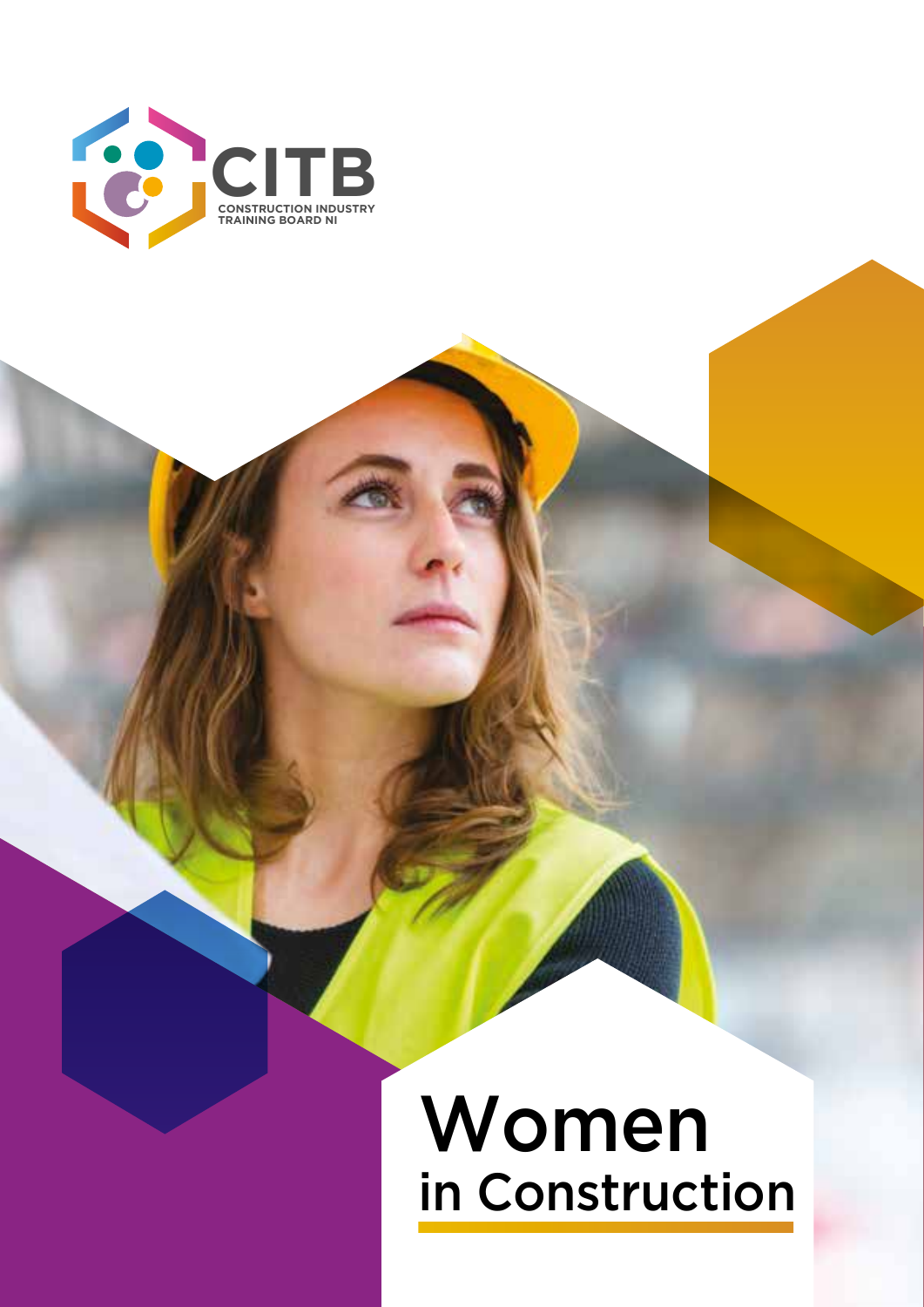## **Foreword**

Welcome to the latest edition of Women in Construction, we hope this booklet will ignite your interest and encourage you to look further at the career opportunities construction has to offer.

As a CITB NI Board Member and a HR Manager with a local construction company, I am totally committed to ensuring the construction industry is viewed by women as one that is innovative, challenging and rewarding. As an industry we are all working hard to make construction more diverse and we would like to be recognised as an industry with opportunities for all.

In Europe, the construction sector employs approximately 14.1m with around 88% of those employed being male. In the UK, as of 2015, the proportion of the UK's construction workforce jobs held by women is around 20% or 1 in 5, however women are expected to make up a quarter (26%) of the UK's workforce by 2020 (according to research from Ranstad CPE). This figure could grow even further with the right cultural change and we hope you will be part of this growth!

For many construction companies in Northern Ireland, the past year has seen continued growth in workloads and employment, with many delivering high-spec, innovative buildings throughout the UK and further afield. We continue to invest in research & development and we are embracing technology and digital working in the way we work.

CITB NI continues to work with schools, employers and women in the industry to promote careers in construction and I'm sure, on reading the case studies, you will be in no doubt that construction has a lot to offer girls and women when choosing their career.

We would also like to thank the women featured in the booklet for sharing their career journey and wish them continued success in the years ahead.

#### Maria Bradley

HR & Quality Manager, Gilbert-Ash Limited and CITB NI Board Member



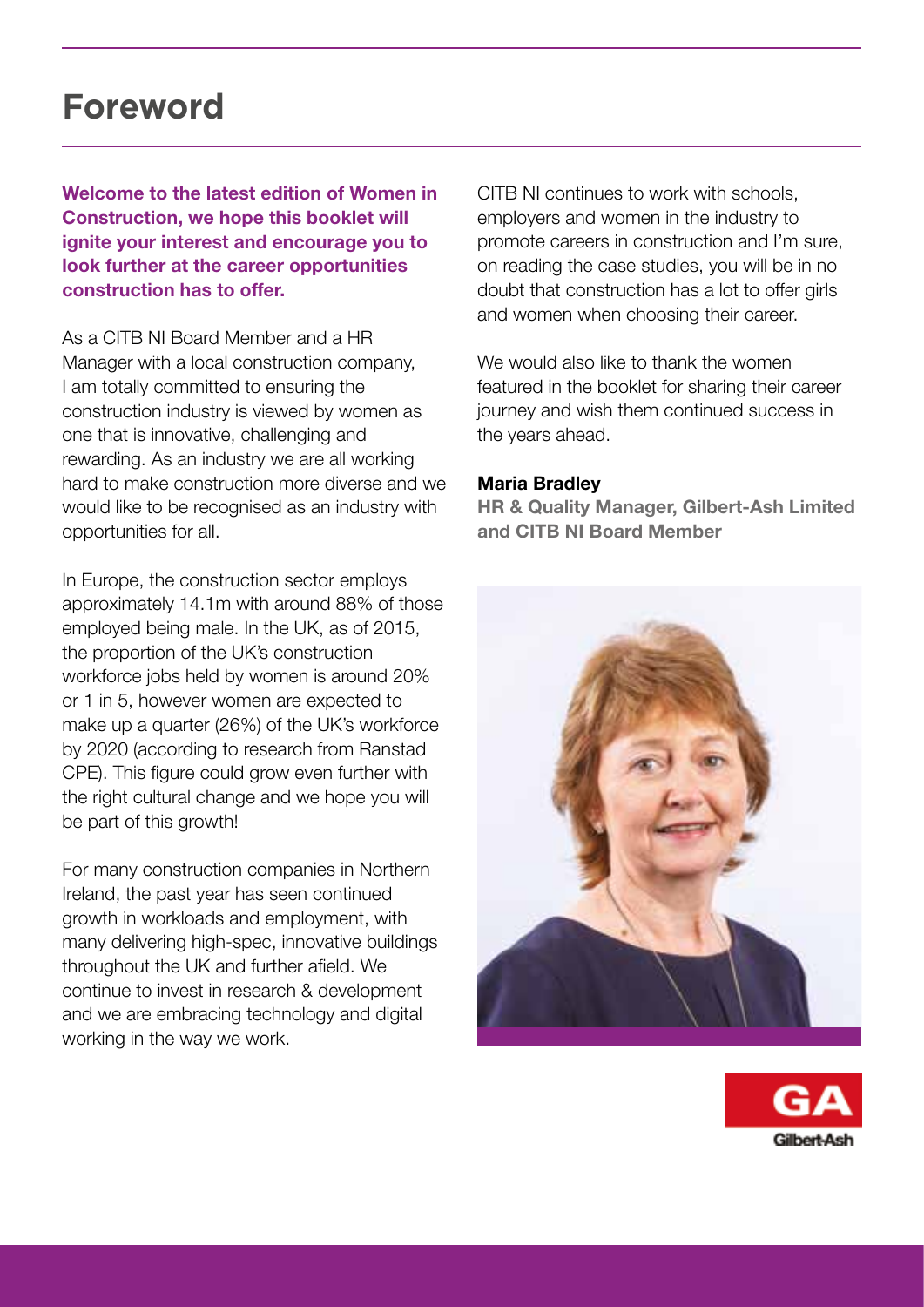## **Introduction**

#### The construction sector covers the design, construction and maintenance of buildings and infrastructure projects such as bridges, roads, tunnels, waterways, etc.

The industry offers everyone, male or female, a wide range of interesting and varied careers – everything from hands-on site-based work, to office-based management roles. There are a number of routes into the industry depending on your interests and skills, including through apprenticeships, and college or university qualifications. The majority of trades require a minimum NVQ Level 2 or above. Professional occupations usually require a degree qualification or equivalent. Depending on the role, skills such as problem solving, management, organisation, communication, planning, practical skills, commercial skills, design, IT, and analytical skills are all in demand. In addition, the industry looks for enthusiastic, hard-working, creative and innovative people with lots of determination.

Typical roles in the industry including painting and decorating, bricklaying, carpentry, architecture, quantity surveying and site management. Other occupations include plant operator (e.g. cranes, excavators), demolition operative, road building operative, estimator, site engineer, and health and safety manager). There are also lots of opportunities in developing areas such as learning to build sustainably to reduce the impact of construction on the environment. Another new development is the use of Building Information Modelling techniques and specialist software to plan

construction projects. Traditional building skills are also in demand for the restoration of historic buildings. There are also lots of opportunities within the construction supply chain e.g. supply chain logistics.

Working in construction you will:

- make a real difference to the environment;
- have access to a huge range of training & professional qualifications at all levels;
- have opportunities to progress and work throughout the UK, Ireland and further afield;
- work in an environment that is constantly changing;
- work in an office and / or outdoors; and
- have the potential to become self-employed in your chosen occupation.

So it's up to you to decide what areas interest you and where your talents can be used!

#### CASE STUDIES AND VIDEOS

The following case studies will give you a taste of working in the construction industry and more case studies, including some video case studies are available at www.citbni.org.uk/Careers.aspx or www. goconstruct.org/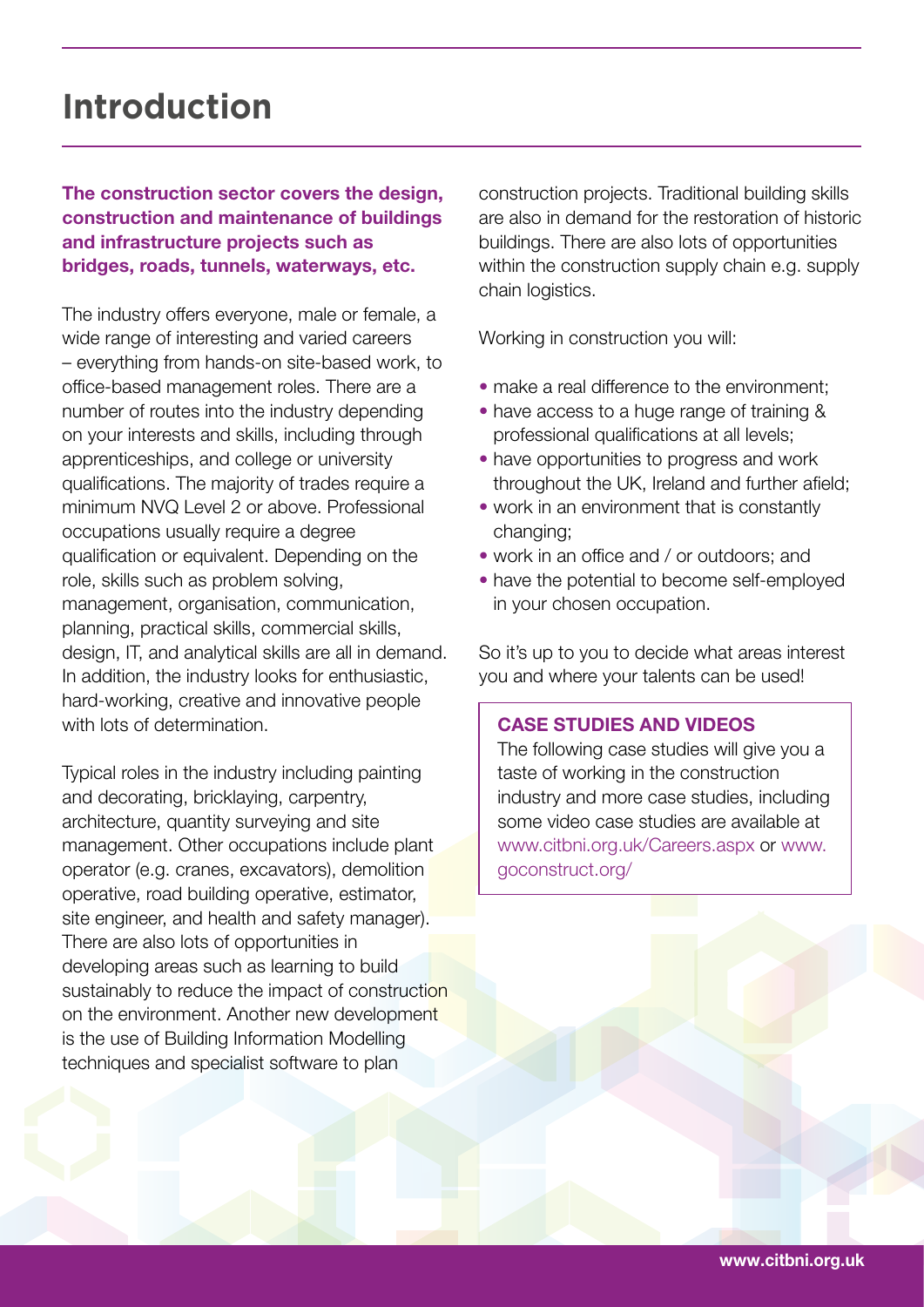

#### Aine McNicholl, Chartered Construction Manager, Combined Facilities Management Ltd

*Having only worked in the construction industry for a year and a half, Aine is already making a big impact and has already achieved her own five-year career targets.*

Aine comes from a construction family background and spent much of her time as a child around construction sites. This led to Aine and two of her three sisters all choosing a career in construction. Aine and her twin completed a Masters in Construction and Project Management, while another sister is a Civil Engineer.

Following her time at university, Aine started working for CFM as a graduate and was trained as a building surveyor. Within six months of starting work, she had been promoted to Project Manager, and has now expanded her skills set to work on business development and a range of other tasks within the business.

With such a wide variety of responsibilities, Aine says no two days are the same. She spends half of her time on site and half in the office. On site, she acts as building surveyor / project manager for insurance restorations. These are difficult jobs as there is a balance to be achieved between working with the end client (policy holder) and the customer (the insurance company). Aine feels that the communication required for this role is something that women



excel at. While on site, Aine surveys properties for damage, identifies solutions, and prepares a Bill of Quantities<sup>1</sup> for the customer. She prepares the programme of works and attends weekly or monthly site meetings, managing subcontractors, specialists and suppliers.

Aine's office-based role is primarily in business development – preparing and submitting bids and identifying new clients. She also manages the marketing and social media for the company and enters the company for Awards. In addition, Aine oversees the company's Corporate Social Responsibility e.g. social clauses<sup>2</sup>, working with local communities and charity work. She also developed, and chairs,

1 Bill of Quantities: a detailed statement of work, prices, dimensions, and other details, for the erection of a building by contract. 2 Social clause: a clause in a contract that results in benefits to the wider community e.g. employment or training of local people.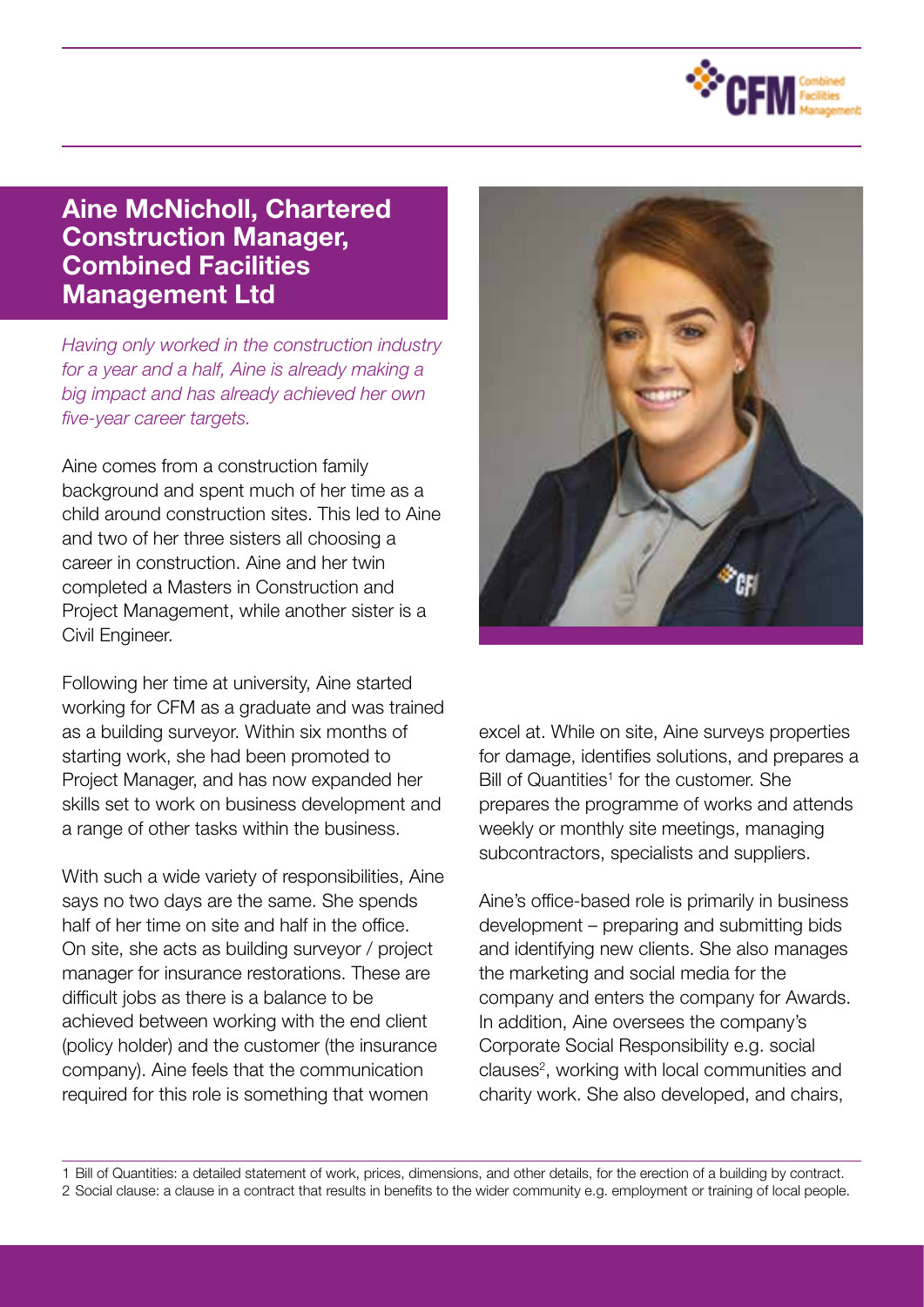

CFM's Health and Wellbeing programme 'Restore' and will ensure the delivery of the three-year strategy. Finally, she also looks after CFM's environmental sustainability.

Aine says, 'It is stressful and there are a lot of deadlines but it's all worthwhile in the end. I like that I can be involved from the beginning of the process right through to the end, from winning the work to managing the actual job'. She says construction is very fast-paced and she likes that she has been given a lot of responsibility from early on.

In terms of advice for other young women considering a career in construction, Aine says 'Go for it!' She feels that women are equally competent and if they have the right capabilities and the determination to succeed then there is no reason why they wouldn't do well in the industry.

One of Aine's biggest career achievements to date has been to get chartered with CIOB<sup>3</sup> within a year and a half of starting in the industry – this was a five-year goal she had set herself and she was delighted to achieve it so early. She has also contributed to CFM's first Construction Excellence Award for Environmental Sustainability on their first time entering in 2018.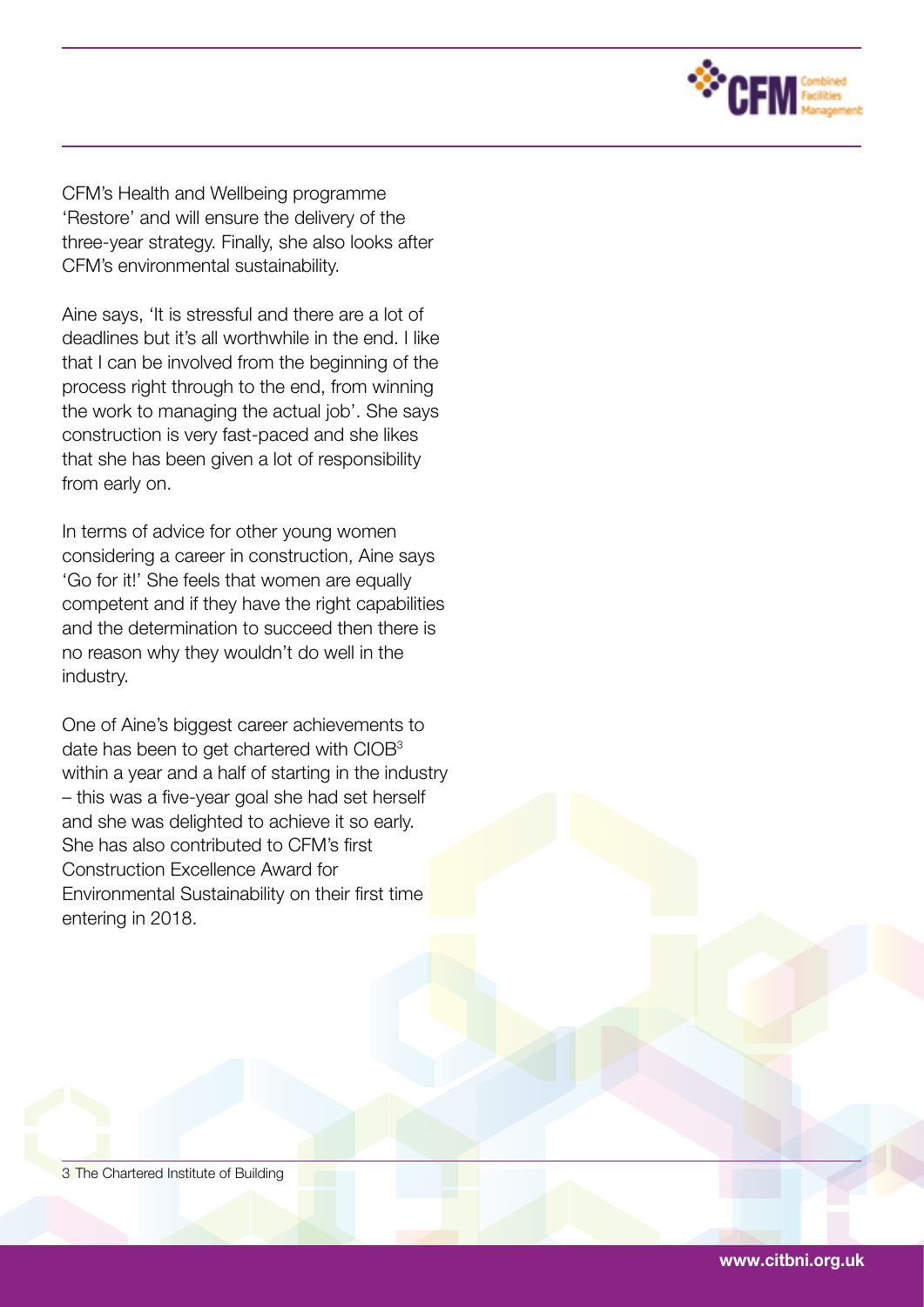### Amy Wright, Chartered Civil Engineer, Farrans

*A trip to Lesotho, the small country in South Africa, resulted in a desire to help people and Amy's ambition is still to work in development engineering in Africa.*

Amy entered the construction industry by completing a Masters Degree in Civil Engineering at the University of Nottingham. She had originally intended to study Biology but following her sixth form trip to Lesotho and seeing first-hand the poor living conditions, she developed a passion for helping people and decided that Civil Engineering was the route she wanted to follow.

She had her first taste of development engineering at University when she founded a team to complete a project to build a smallscale hydro and solar power scheme in Malawi. This project provided lighting and refrigerators to a health centre allowing the community to receive important vaccinations. In addition, lighting was provided to a primary school, community centre and village homes allowing an estimated 1,000 local residents to benefit from access to education after sunset.

Following her degree, she worked for Sir Robert McAlpine, a leading UK construction company, for two years as a Graduate Engineer. Next, she worked in design consultancy at Amec Foster Wheeler but found that an office-based career was not for her.

The construction of the iconic Northern Spire (part of the Sunderland Strategic Transport Corridor programme and the first new bridge to be built over the River Wear in forty years) was to be the biggest civil engineering infrastructure project in the north of England and when Amy saw that Farrans had won the contract and were advertising for Section Managers – she immediately applied to work on the project. She was appointed initially as Senior Site Engineer and progressed to perform the role of Section Engineer during the three years she worked on the project. Amy's day-to-day role was fully site based and involved managing sections of work including planning, programming and resourcing. She managed labour, health and safety and quality and was also responsible for setting out, surveying and training Apprentices and Graduate Engineers.

**FARRANS** CONCOMON

On completion of the project Amy moved to work at Farrans' Dunmurry headquarters in Northern Ireland in order to broaden her skills and gain experience in the tendering and bidding aspects of her chosen career.

Amy loves working as part of a team, gains great satisfaction and takes great pride in a project as it develops into a finished structure that will have a lasting positive impact on a community. She says, 'Every day is different; you are constantly on the move and being challenged, it is hard work but very enjoyable'.

Amy believes that to attract more women into the industry, visible role models are required and there needs to be more women in key roles who can create change. Amy is a registered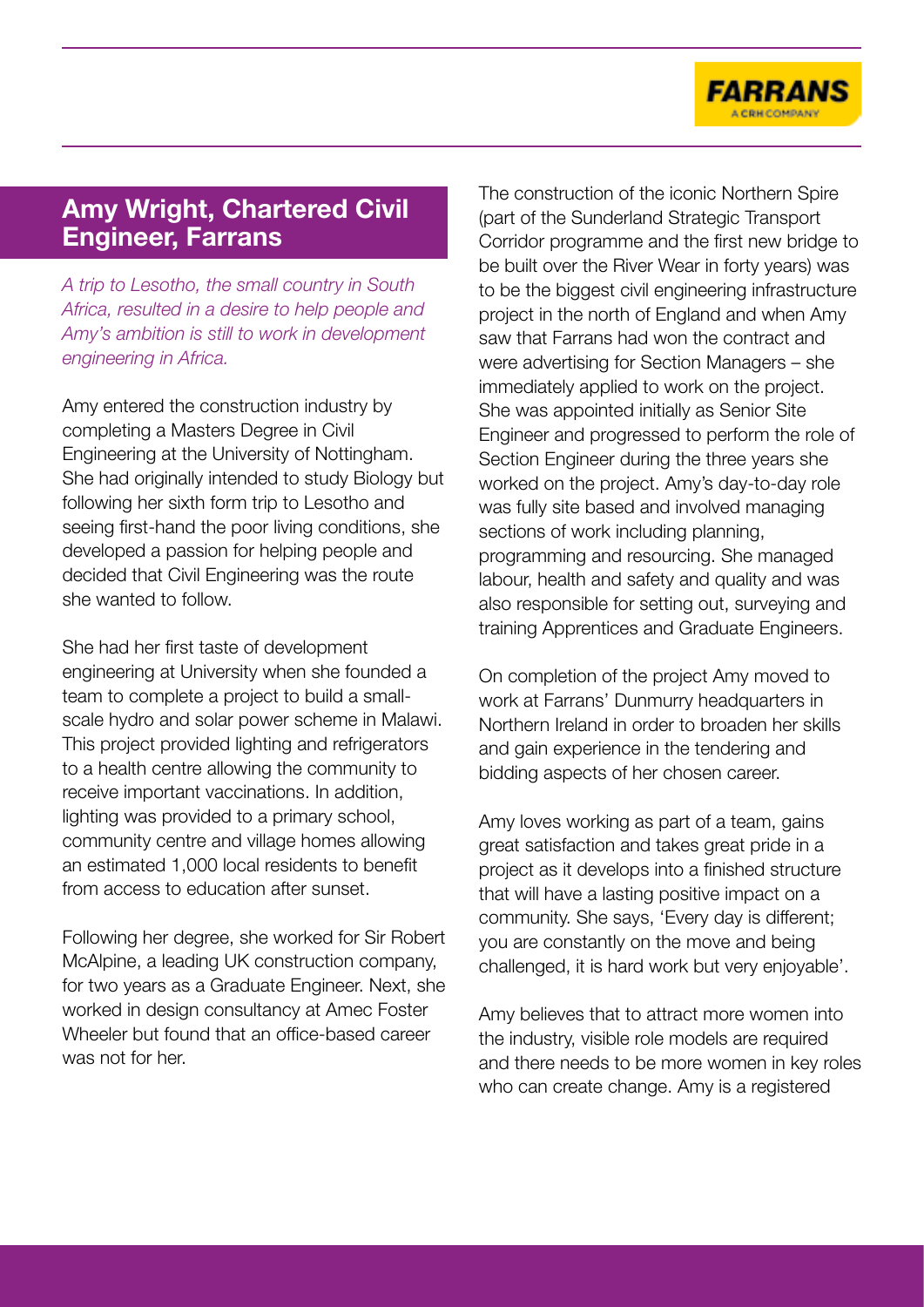



STEM ambassador and in her spare time worked as Regional Education Coordinator for the Institution of Civil Engineers (ICE) North East. Here she created a number of initiatives including a workshop that is now being rolled out by the ICE across the whole country and a competition which is open to every school in the North East. Both initiatives have reached thousands of students and encouraged them to think about Civil Engineering as a career by graphically demonstrating what a fantastic and varied industry construction is. Amy is currently trying to introduce the ICE Inspire competition into Northern Ireland schools.

Amy's credentials are growing as she progresses through her career with nominations for several Awards including appearing in the 2017 list for The Telegraph and Women in Engineering Society Top 50 Female Engineers. She was also selected as one of six women to be recognised at the New Civil Engineer Recognising Women in Engineering Awards this year and was one of six finalists for the IET<sup>4</sup> Young Woman Engineer of the Year Awards.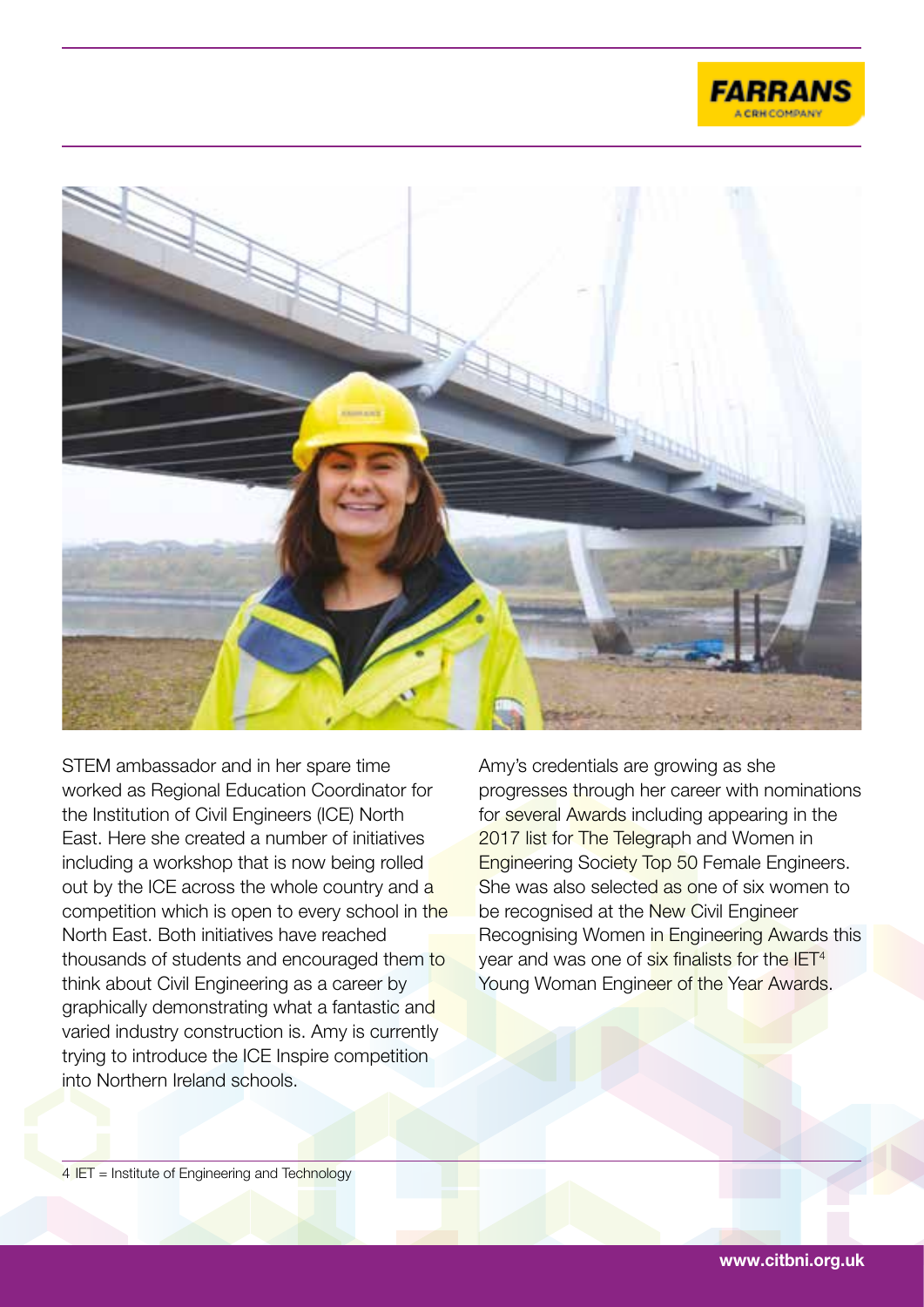# **Braidwater**

GROUP

### Ashlene McMonagle, Student, Braidwater Group

*Working two days a week with Braidwater and spending three days at university means that Ashlene is kept busy, but she is enjoying the challenges and is looking forward to a bright career as a Quantity Surveyor.*

Ashlene grew up surrounded by construction as her father is a building contractor and her uncle owns a waste and civil engineering company. Despite following her family into a career in construction, Ashlene doesn't see herself working in the family business, preferring to 'spread her wings'.

Ashlene began her studies with a Foundation Degree in Sustainable Construction at North West Regional College, and during this time completed a placement with Braidwater Homes (now part of the Braidwater Group). During this time, she worked on a social housing project. shadowing the site manager and helping to ensure that the day-to-day running of the site was smooth, and that work was completed to schedule. She also attended site meetings with clients and subcontractors, carried out health and safety checks and managed quality assurance. Ashlene is proud that the project was completed ahead of schedule and achieved over and above the required standard for Considerate Constructors Scheme.

Upon successful completion of her Foundation Degree (she achieved a Distinction), Ashlene moved straight into the second year of her university degree in Quantity Surveying and Commercial Management at Ulster University

and continues to work part-time in **Braidwater** Ashlene's two days a week at **Braidwater** are spent in the office working on costings and



orders, taking specifications and measurements from architectural drawings. She is mentored by a senior Quantity Surveyor and is learning new skills each week. Ashlene hopes that she can remain with Braidwater for her third-year placement.

Ashlene would encourage other young women to consider a career in the construction industry and says she never gets bored, it is exciting, and no two days are the same. In addition, there are so many areas to branch out into and there are also opportunities to travel – once you have your degree you can go anywhere. Ashlene says 'there is a shortage of Quantity Surveyors and my degree course has something like a 98% employment rate once qualified5 , so I am confident that I have chosen the right career'. She says her company are very supportive of all their students and that they encourage them and make them feel that they are part of the team.

Ashlene hopes to be a Quantity Surveyor / Commercial Manager when she completes her degree and says that due to current shortages in the sector, her future should be secure.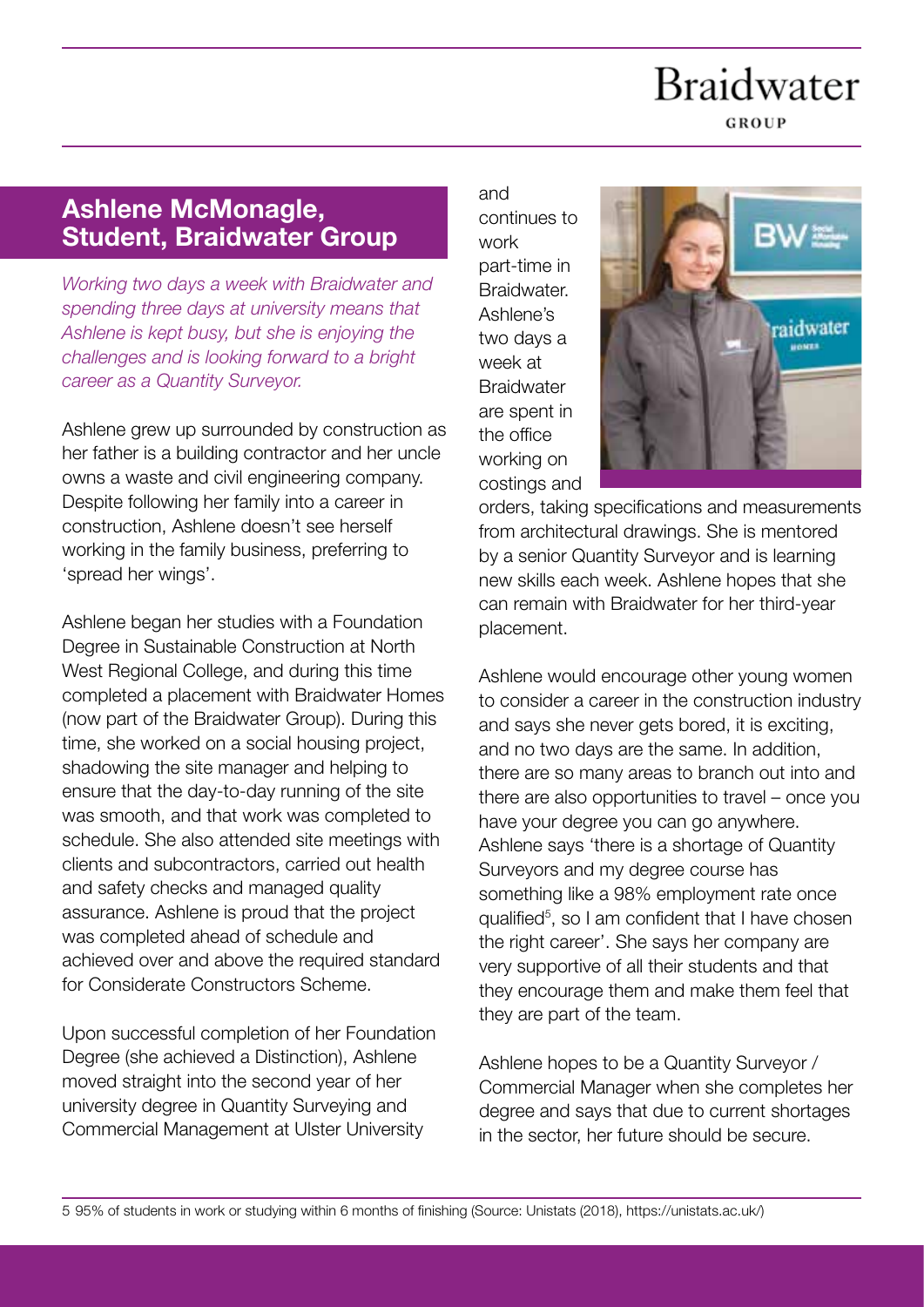

### Sarah McGuinness, Solicitor, GRAHAM

*Sarah never envisaged working in the construction industry, but now loves her job and enjoys applying her skills and knowledge in the male-dominated profession of construction law.*

Sarah fell into a career in law by accident. Originally intent on pursuing a career in prosthetic makeup, her parents encouraged her to have a back-up plan and she chose to follow her brother and complete a law degree. Having spent a year on work placement in the US during her studies, her interest in corporate law was sparked and she subsequently undertook her professional exams in Liverpool.

After qualifying Sarah was intent on working in property law but found it hard to obtain employment in this field. Following a brief spell as a paralegal, she found a job with a large law firm in Northern Ireland. Initially she worked on general commercial disputes but when she was drafted in to help with a large construction dispute, she found her niche. Sarah enjoyed working on this case and gained a lot of practical knowledge. Deciding to pursue this career option and finding that there was not enough construction-related legal work in Northern Ireland, Sarah moved to Dublin where she worked on a wide range of construction law matters, from tendering to disputes. When she saw her current role being advertised, she jumped at the chance to work in-house for a construction company.

Within her current role, Sarah works on anything from employment law, health and safety law. corporate governance, tendering and contract frameworks right through to disputes. Every day varies and one day she could be in court and another advising on risk at the pre-tender stage. She currently travels almost weekly for work, but this fluctuates depending on the type of projects she is involved in.

#### Construction has



historically been quite a male dominated field, but Sarah believes that is changing. She would advise young women thinking of entering the legal field and the construction industry to be open-minded – she says she is still surprised by the range of different job types in the industry and within her own company. There are lots of opportunities and they are not all technical. The industry is very rewarding and exciting, whilst allowing you to continuously progress and develop. Getting into the right company can help too.

Sarah's enthusiasm for her job is obvious and she says she really enjoys working with the different commercial and technical teams involved in projects and learning from others within the company. She likes that she can see a tangible outcome at the end of a project, having worked through it at all the different stages. Certainly, not many solicitors can physically see the results of their work in the shape of a building or a road that people are going to use. It has also given her the opportunity to work on some of the most high-profile contracts across the UK and Ireland.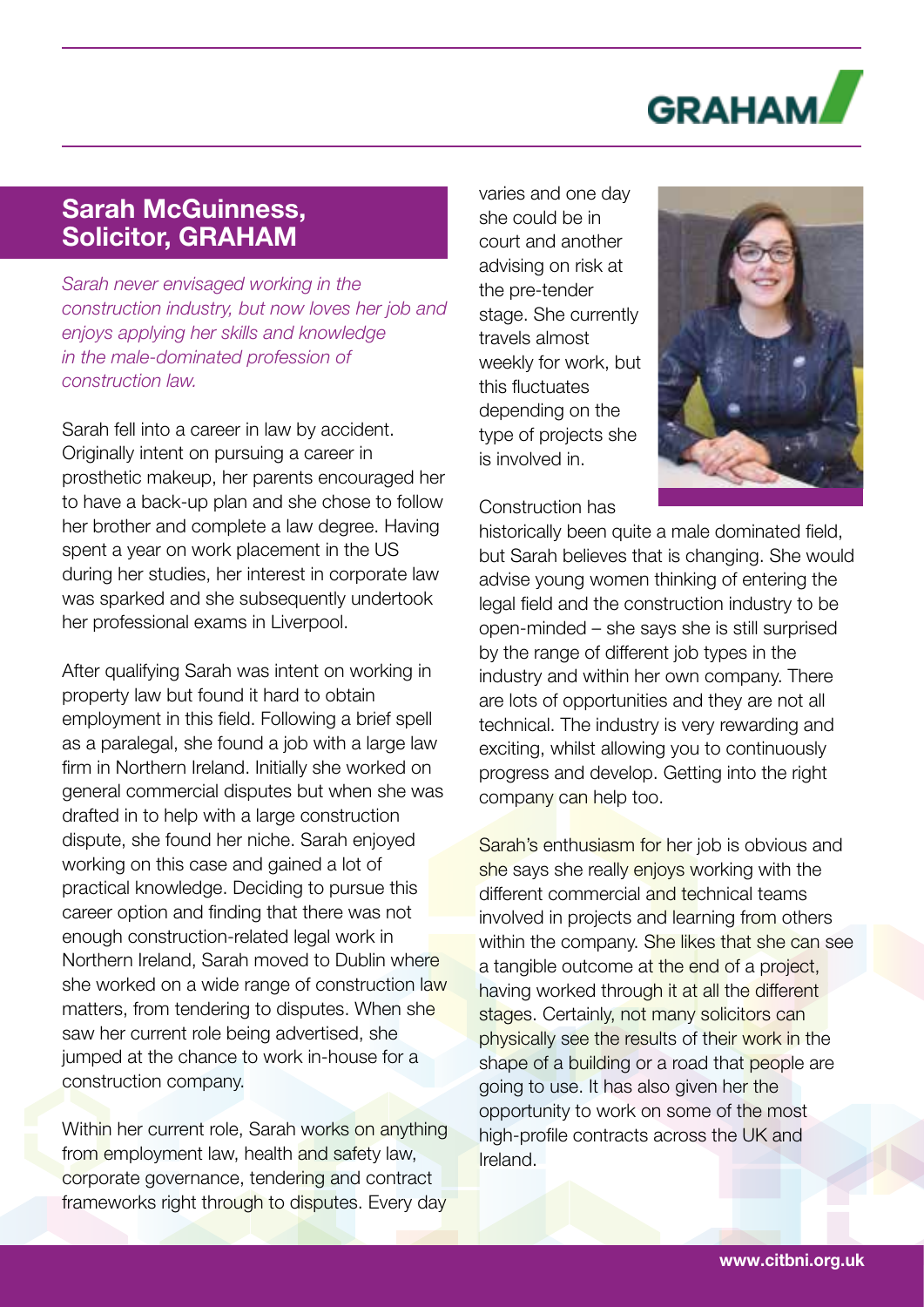

### Carla O'Kane, Architectural Technologist, Montgomery Irwin Architecture and Design

*Carla has been in the industry for four years and as well as working in a busy architectural practice is contributing to the profession overall as a member of the CIAT6 Northern Ireland Regional Committee.*

Carla became interested in the construction industry by chance, when her family added an extension to their house. At first, she thought about interior design as a career but decided that she wanted more control over the building as a whole which led her to Architecture. Studying Art and Technology & Design at school were her preferences but unfortunately, she was required to choose between the two at GCSE Level. Carla chose Technology but later regretted this as she thought she had ruined her chances of becoming an architect given that Art was required for the degree programme. Undeterred, Carla prepared and submitted an art portfolio which secured her an offer. Due to increased course demand, and A' Level results the admission grades required for the Architecture degree were increased, so Carla decided to pursue a degree in Architectural Technology at Ulster University. This was a degree programme she had been encouraged to look at by one of the lecturers at a university open day she had attended.

As an Architectural Technologist Carla is able to manage a project from inception to completion. By taking the lead on the design of a project, she can form a link between concept,



innovation and realisation holistically, whereas an Architect is mainly concerned with the overall appearance of a building and the spaces created.

Carla's job involves working on residential projects including new builds and extensions. This involves carrying out site surveys, dealing with planning and Building Control applications, and liaising with engineers, NI Water, SAP<sup>7</sup>, CDM8 Co-ordinators and Quantity Surveyors. She also drafts construction drawings for the builder which include floor plans, measurements, details of key areas, construction joints, detailing and indicative mechanical and electrical layouts. Carla is mainly office-based although she does get out

- 7 Standard Assessment Procedure provides energy ratings for buildings
- 8 Construction Design and Management

<sup>6</sup> Chartered Institute of Architectural Technologists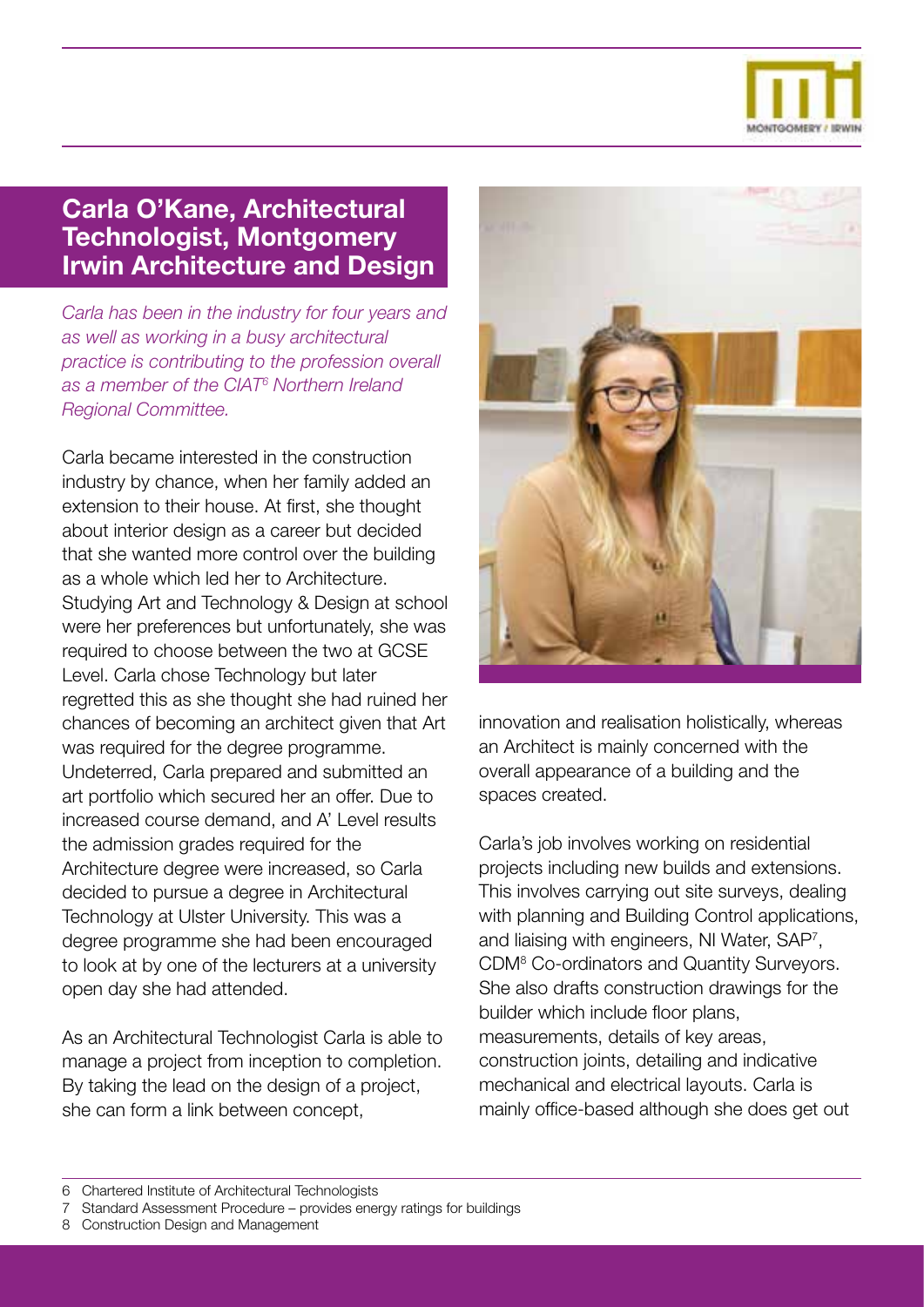

on-site to monitor projects, particularly on larger builds. Carla says 'I really enjoy my job and get great satisfaction from it. I have the benefit of being involved in the entire process from start to finish and seeing how happy the client is at the end of it, especially when a challenging brief has been achieved. Like most jobs there are downsides such as demanding hours and unreflective salaries in comparison to other roles in the construction industry.'

Carla has worked on numerous projects across Northern Ireland but there are two that stand out from her recent portfolio. The first is a £1.7 million private residential home complete with a pool, steam room, open plan kitchen and luxurious finishes. The scale of this project was a first for Carla. She was part of an extensive design team and responsible for submission of the planning application. She then developed construction drawings for tender and was heavily involved in responding to technical queries on site. This project gave her a realistic insight into project management and contract administration.

The second project involved working with a Canadian company to design bespoke elements of two log cabin style homes which were initially built in Canada and then dismantled, shipped and rebuilt in Northern Ireland. Carla was heavily involved in the detailing aspects of this build in particular roof construction, windows, wiring and insulation.

Whilst women are in the minority in this job role. the industry is generally very supportive, and numbers are increasing. Carla's employers value her strength in communicating with female clients, instantly making them more comfortable to contribute without the anticipated judgement.

Carla has progressed to Chartered membership with CIAT, this qualification allows her to practise on her own as a partner or director if she decides to set up her own business. Within the NI regional panel, she is involved in the PR committee, helping to get the institute's messages out across social media.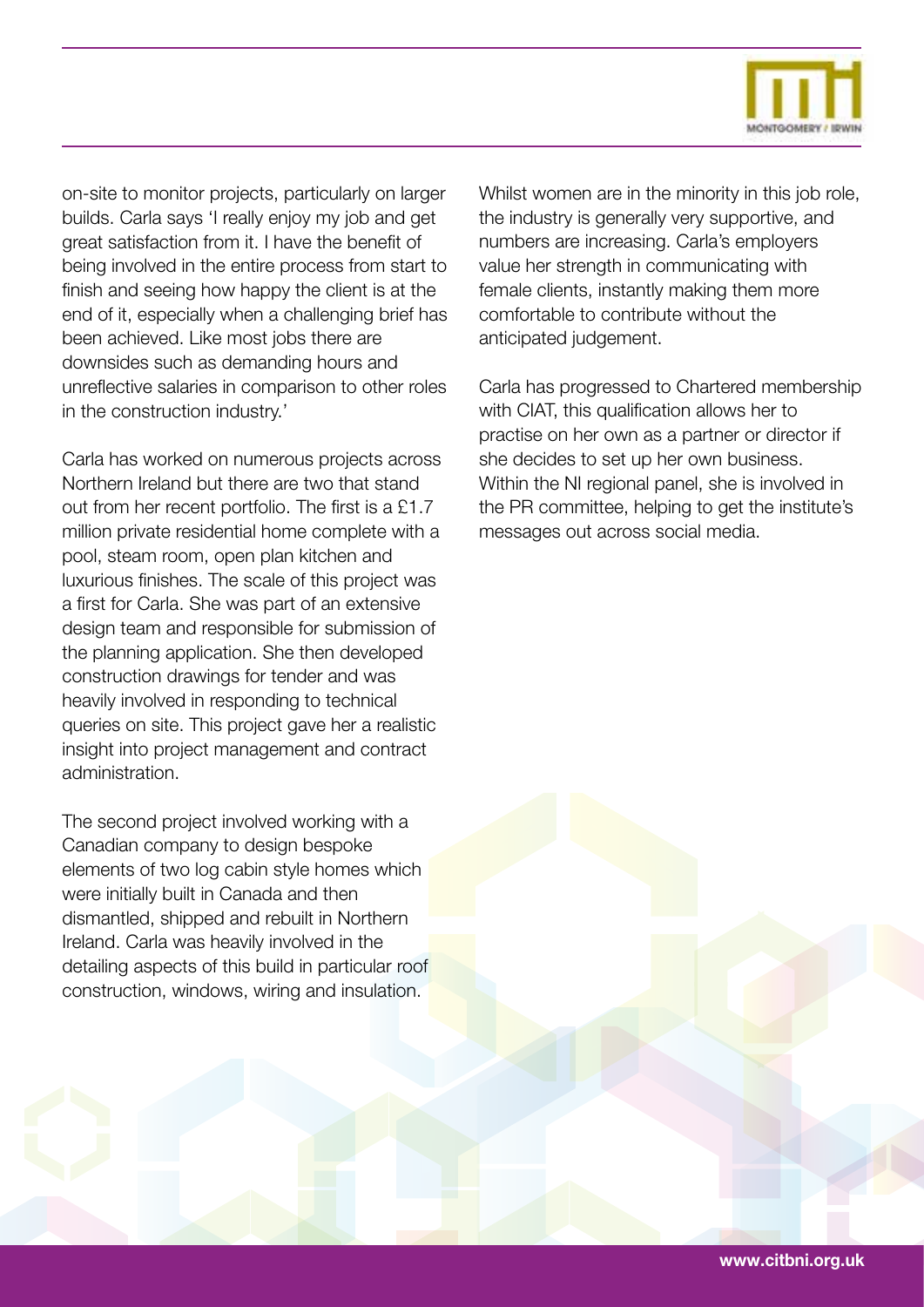

#### Ciara Doherty, Project Manager, H&J Martin

*It's not everyone who can say they helped construct a bridge across a Rwandan river, but Ciara Doherty has recently returned from a trip to do just that as part of an ICE (Institute of Civil Engineers) team.* 

A family background in construction trades led Ciara to consider the construction industry as a career. She initially thought about Architecture but after a week's work placement at school decided that Civil Engineering and construction was the route for her. With a good grounding in science and maths at A Level, Ciara then progressed on to a 4-year sandwich Civil Engineering degree.

Ciara's career to date has been varied, something she likes about the industry is the flexibility to move around. Ciara has worked in utilities, in building (multi-million-pound high rise commercial and residential apartment projects) and has recently moved into house building. Another positive she mentions about the construction industry is that 'most companies will provide you with continuous professional development throughout your career, whether that is on- or off-site. This learning can then take you on towards your professional Chartership'. Ciara feels that by entering the construction industry you are investing in your career. For example, Ciara has recently achieved an NVQ Level 5 in Controlling & Planning Lifting Operations in Construction, one of only a few, if not the only, female to do so in Northern Ireland.



There are some downsides to the industry in that there are long hours and sometimes it can be hard to switch off. Issues need to be resolved as and when they arise for example. But Ciara says all the hard work pays off in the end when you deliver a good project – there is a great buzz at this point.

Ciara's role on a day-to-day basis is generally site-based and she will start with daily briefings to the supervisors of each subcontractor working on site. These briefings cover work activities for the day and coordinating the trades. This might be followed with site inspections by clients or designers and general management of the works. Ciara will also plan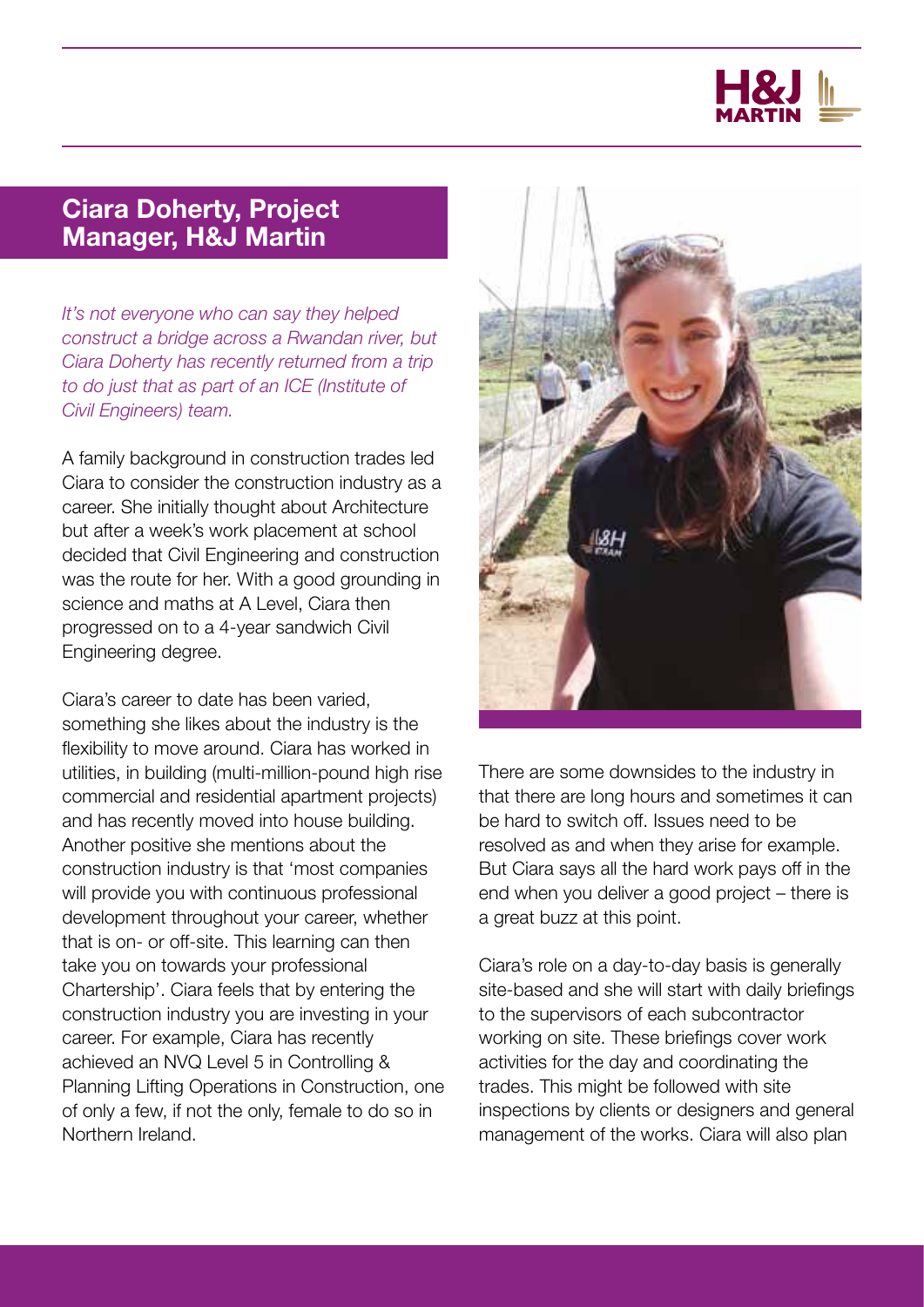

procurement and materials orders for the next day and determine what equipment and labour resources are required, relating all this back to the contract agreement. She will also review construction drawings and at the end of the day she will complete a daily diary which is used for costings, incidents, and reporting. In between large projects, Ciara might be drafted in to help the tendering teams with costings for a short period.

So, what about the bridge in Rwanda? Ciara, as part of a team of 10, constructed a 46m suspension bridge for the Bridges to Prosperity charity in less than two weeks. This allows 6,000 members of the local community to cross the river. She says they learnt a lot from the locals who use simpler techniques and are much more resourceful and less wasteful than **Westerners** 

Ciara's advice for those considering a career in construction is to keep your options open. The industry is very varied and diverse so there is lots of career choice. Civil Engineering is a professional role and you can work across different roles, meeting different people and then there are the opportunities for travel. There is demand for a more diverse workforce, whether that be gender or ethnicity and most companies are now recruiting with diversity in mind and using new ways of advertising such as social media to try and reach a wider audience.

Ciara dedicates time to raising the profile of Civil Engineering and is member of the Education and Inspiration Group Committee for the Institution of Civil Engineers NI. She is an active STEM Ambassador and as such has received various award nominations and finalist short listings including: WISE Awards 2015 - Inspiring Young People, Women in Business Awards 2016 - Advancing Diversity in the Workplace, CCEA Fairness Inclusion and Respect 2017 - Inspiration Award, and the Belfast Telegraph's Top 50 Females in Construction 2017.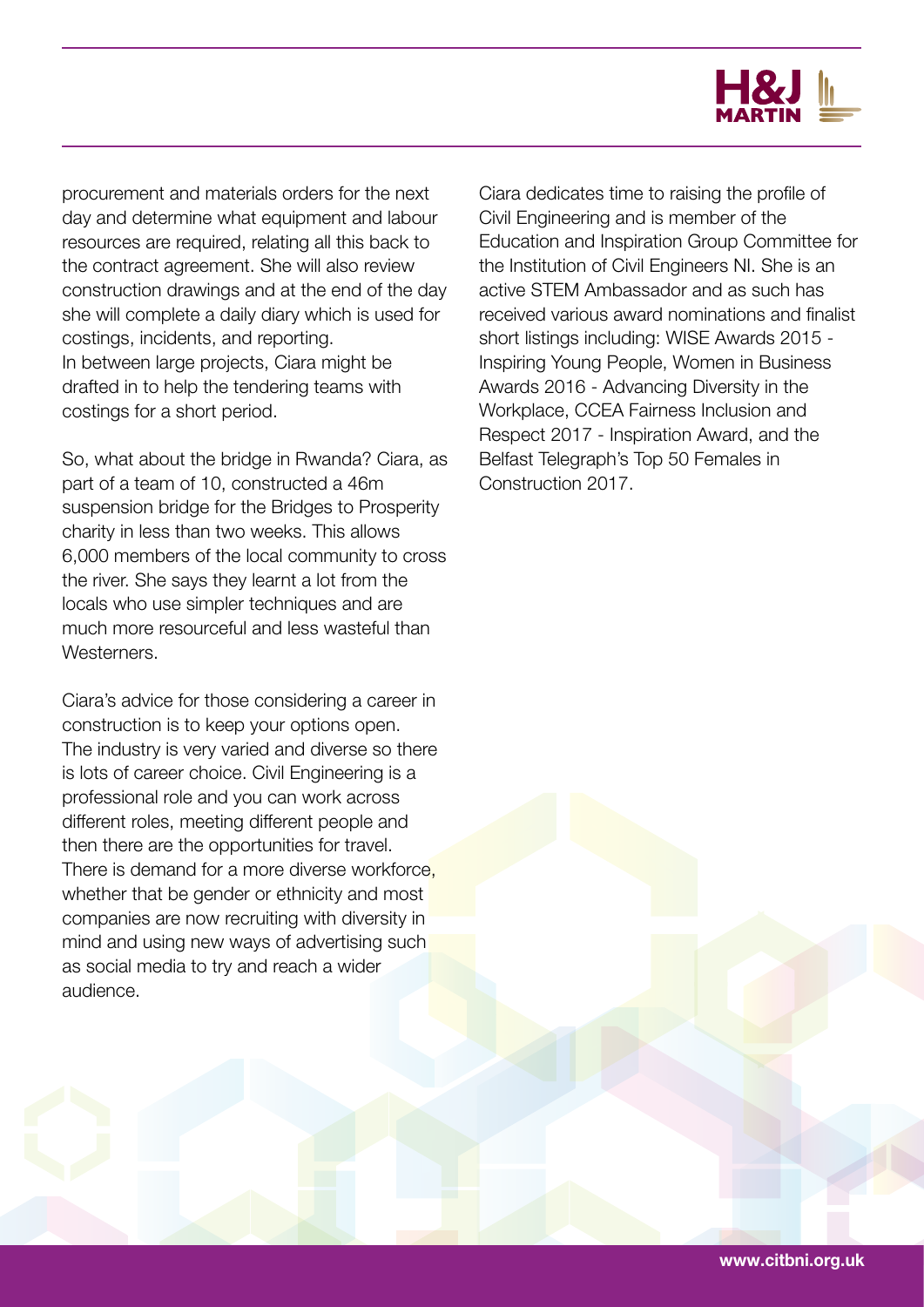

#### Fiona Martyn, Associate Director of Building Consultancy, CBRE and Julie Sweeney, Bid Manager, McAleer and Rushe

*Having been exposed to the construction industry from an early age, it was not surprising that sisters Fiona and Julie both decided to follow their father and other siblings into successful careers in the industry.* 

Fiona's background is in Building Surveying and Julie's in Business and Marketing, however through experience and further study their roles have evolved within the construction industry leading them to careers in Project Management and Bid Management respectively.

Both worked in Australia during the downturn in the NI construction industry, and this broadened their experience and skills. Julie found herself working within a very different insurance and remedial works system, managing the countryside division which reinstated buildings after fires and floods. She also worked as a project coordinator for a government owned Power Generation provider. Fiona worked in the commercial and estimating teams on a number of multi-million pound projects such as apartment blocks, new schools, and a winery, and gained an estimating diploma, giving her a broader perspective on construction. She found the pace, extent and variety of projects being completed in Australia very different to those at home.

When they returned from Australia, Julie accepted a role as a Bid Manager which at that time was a developing role within the industry. Although she had completed a Masters in Project Management she was attracted to the



role of Bid Manager as she could use her knowledge in project management as well as her business and marketing skills. Meanwhile Fiona based herself in Dublin working initially for an environmental company as a project manager and then moving on to CBRE and working on high profile projects.

Fiona's role as a Senior Project Manager involves her 'being the eyes and ears' of the client. She manages the project from its initial stages to completion – looking after the programme, budget control and resolving any issues as they arrive. Excellent communication skills are essential for this role so it makes a good choice for women who may be more empathetic to the needs of the client. Some of Fiona's most notable work has been project managing several fit-out schemes for Google in Dublin and monitoring projects for Deloitte and Bazaarvoice in Belfast. These large American companies are changing the idea of how an office space should look and working with them provides ideas which can be transferred to the local market.

Fiona says 'There is a lot to squeeze into a week. Aside from the day-to-day office activities of responding to the ever-present stream of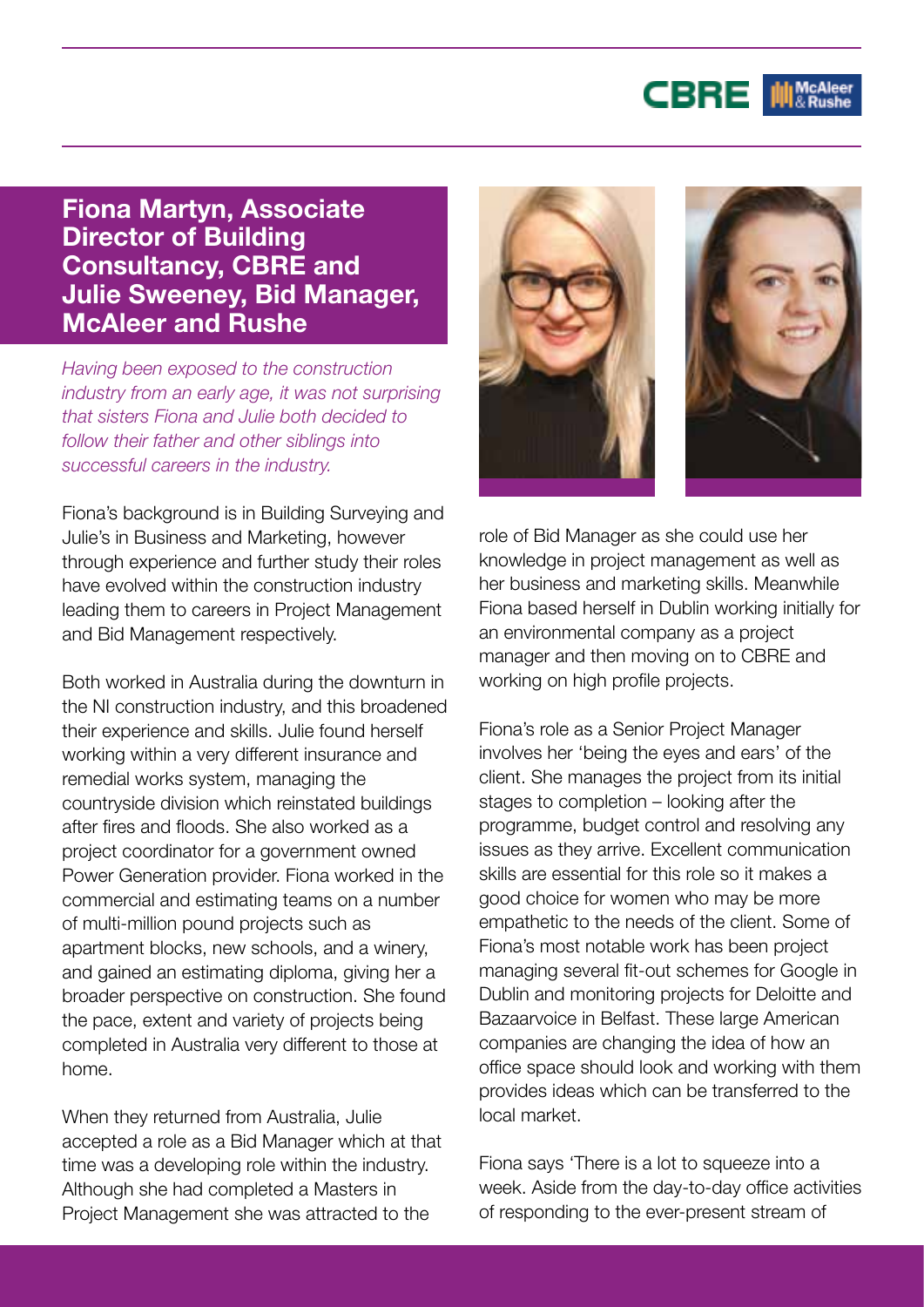

e-mails and phone calls from clients and construction teams, I also have to manage to get around to my various sites, to inspect and chair site progress meetings. After all that it's a case of preparing progress reports and other paperwork including budget updates and approvals. Business development is also very important particularly as we are relatively fresh on the ground in Belfast so-to-speak, so making time to speak to potential new clients is also crucial'. Fiona enjoys the variety of work and how that provides a constant supply of new techniques, skills and knowledge to acquire. Fiona has just been promoted to Associate Director of Building Consultancy.

Julie's role as Bid Manager involves preparing technical bid proposals for large scale projects within the hotel, residential, student accommodation and office sectors. This includes working with estimators, planners, construction management, suppliers, SHEQ (Safety, Health, Environmental and Quality) personnel, and legal advisers to coordinate a professional bid presentation outlining how the company proposes to deliver the project and at what cost. Technical aspects of the project are discussed with construction management personnel and suppliers, including the methodology for delivering the project to the client's requirements safely and on time. The aim is to encompass this information accurately into a high-quality proposal, in a creative and professional fashion within challenging submission timeframes.

Julie enjoys working with individuals within every aspect of the construction process and can be working on bids from £15 - £150 million. She loves seeing the concepts transformed into reality and is particularly proud of having worked on two of the biggest student housing schemes

in Northern Ireland for Queens' University Belfast. She thoroughly enjoyed being involved in the bid process and witnessing the client's ideas for design and requirements for the scheme turn into reality.

Julie says, 'Careers in construction were never mentioned for girls at school, but everyone has the same capabilities and drive so those who are interested in professional careers should also consider construction. It is fast-paced and ever evolving and there are opportunities for people with all sorts of skills and experience.'

Both women mentioned that the industry has good companies who will support women and help them to advance their careers, whilst allowing them to manage their work life balance and families. Many construction companies are starting to think more about the well-being of their staff with nursing rooms, transgender facilities, and yoga rooms being incorporated into workplaces. Fiona says that work-life balance is essential as jobs in construction can be all-consuming, but with clear boundaries, teams are often more productive and produce better results.

**Both Fiona and Julie stressed that young** women should not be put off by what they might hear elsewhere. If they have a strong and confident character, they will succeed in the construction industry. At the minute, women often have to work harder to prove themselves but as the number of women in the industry increases this is becoming less of an issue. Their advice was to get as much experience as possible whilst studying as this will prove beneficial when applying for jobs. Options include summer placement year, and part-time options are also available. Fiona's final piece of advice is, 'If you are passionate about something, do it'.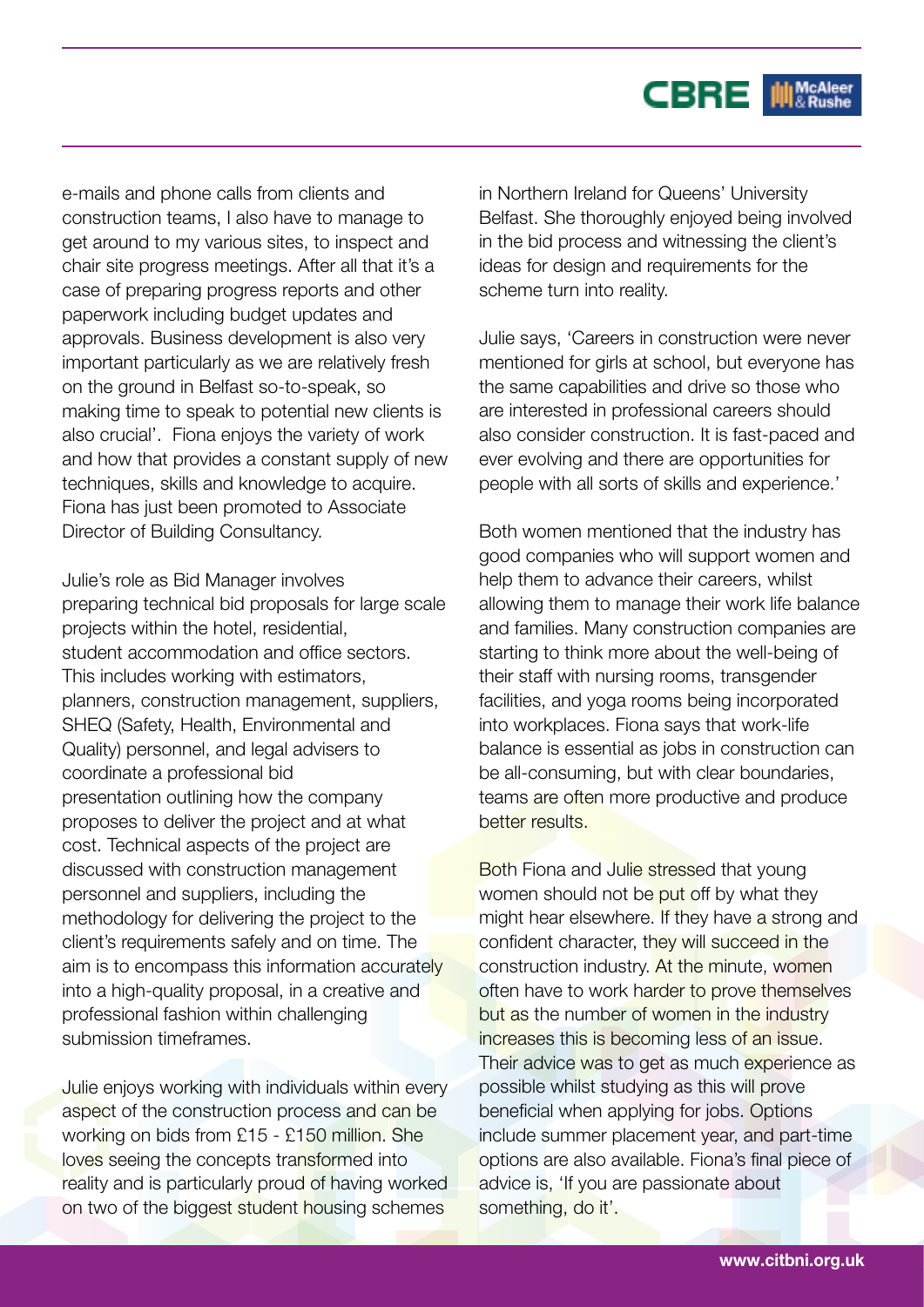

### Joanne Lennox, Head of People and Engagement, Farrans

*Joanne is proud to make a difference in the construction industry in terms of diversity, inclusivity and equality.*

With more than 25 years in the HR sector behind her, including roles in retail, banking and manufacturing, it is this experience which has equipped Joanne perfectly for her current role as Head of People and Engagement at Farrans, and which has shaped her into one of the progressive-thinking people she talks about.

Having joined the Belfast-based company in Spring 2016, Joanne reflects on how the initial task of working with senior management to visualise the future direction of the company has transformed company culture for the better in the past few years. 'It has been something of a whirlwind', Joanne reflects. 'But a well-planned one!' she adds. 'In the past two years, the 'people' agenda has been at the heart of everything that Farrans do'.

As a founding member of the company's first Fairness, Inclusivity and Respect working group, Joanne is committed to championing females in construction as an integral component of her 'people' agenda and has set out a clear vision and introduced a wide range of training opportunities, performance management initiatives, leadership development programmes and career planning tools.

Joanne is keen to increase the number of women in the industry and in senior roles, she says 'Construction is an untapped marketplace that women need to think more about.

'It doesn't matter what discipline – operations, planning, HR, design. There is a role for you in construction. Not every role requires you to work away



from home. There is diversity in the opportunities available'.

As well as making a tangible difference within internal company culture, the success of the 'people' agenda led by Joanne has been externally recognised, with Farrans receiving a Silver 'Investors in People' accreditation and a host of industry awards, including the 2018 CEF Training Award and 2017 Construction Investing in Talent Award for 'Outreach Initiative of the Year', amongst others.

Joanne sees such awards as milestones on a journey, rather than being the end goal. 'Our 'people' agenda is an ongoing and exciting journey', she says. 'There are more challenges to overcome and more innovative, progressive thinking required, but I am proud to be part of a team which is fully committed to this venture', she says. 'We're focusing on creating defined career pathways and transparent routes to progression so that every employee, no matter what their talent, can see clearly the opportunity to develop and progress in their career if matched with a strong work ethic, commitment and ambition'.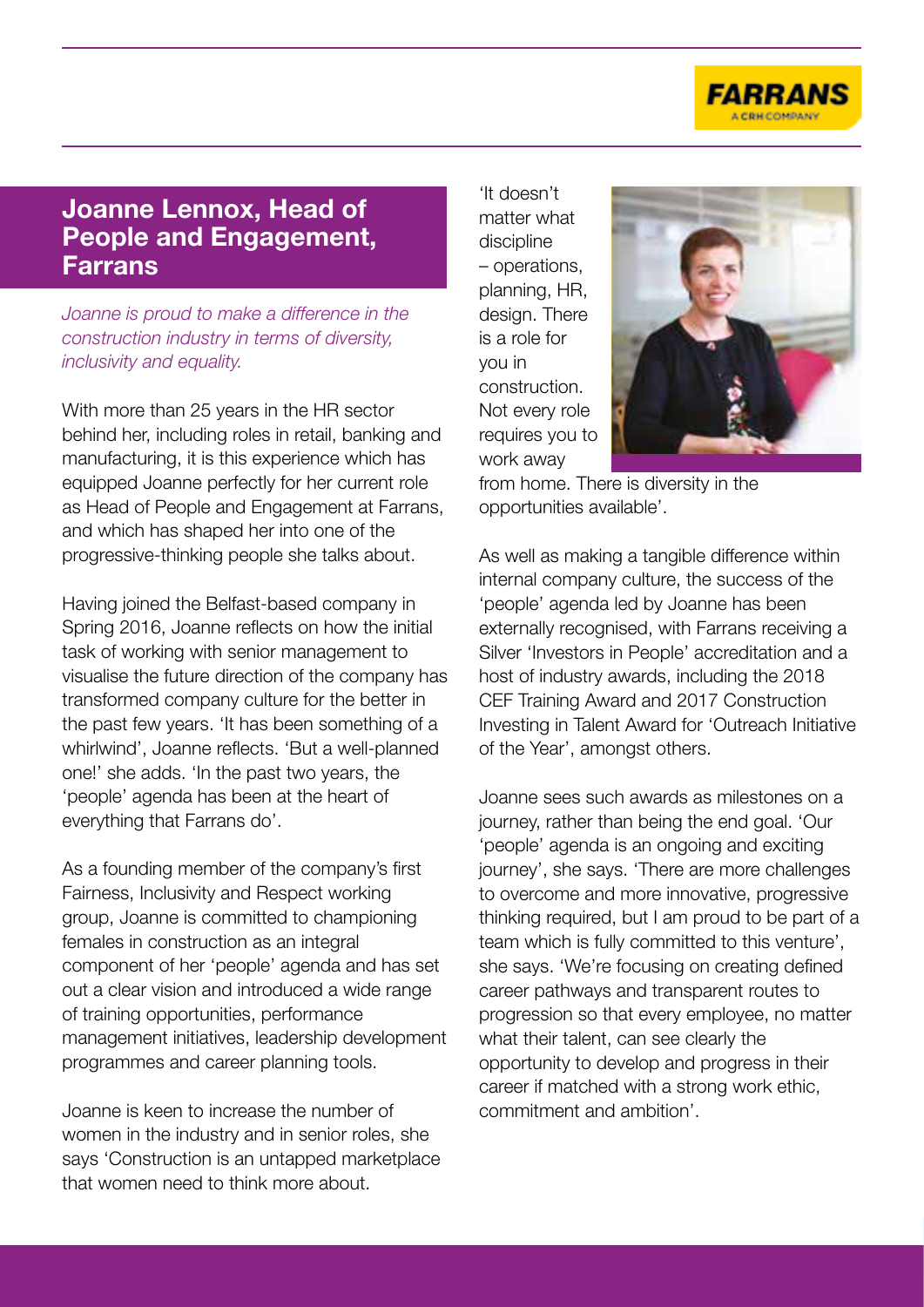

#### Robyn Newberry, Assistant Design Manager, GRAHAM-BAM Healthcare Partnership

*Working on two high-profile healthcare projects keeps Robyn busy but she still finds time to visit schools to encourage others to join the construction industry.*

Robyn was good at practical subjects at school and was interested in a career in interior or product design, however whilst browsing through some university prospectuses she decided to apply for a Construction Engineering course. As her father is a roofer, and her brother a civil engineer, it seemed like a logical choice.

Whilst at university, Robyn undertook a placement with Lagan Specialist Contracting Group at the Ulster University project and was offered a job after her placement, so she finished her degree on a part-time basis whilst working. Unfortunately, after three years, Robyn was made redundant however within a week she had been interviewed for and had secured her current role, which she had initially felt she might not be qualified for.

Robyn is currently working on both the new maternity unit at the Royal Victoria Hospital and the Mental Health Unit at Belfast City Hospital. Her day-to-day role is to manage the design process in liaison with subcontractors. This involves engaging with subcontractors to help them create a design proposal which meets the client's requirements. This is submitted to the  $\alpha$ client through a common data environment<sup>9</sup> and any changes requested by the clients can be incorporated into the design proposal before it is re-submitted. Occasionally a BIM10 model is used as it is easier to explain things using a 3D model. Robyn also liaises with the client's internal design team and with the architects.



site office, which means she has easy access to the site if required, however she spends most of her time in the office. She likes that she is always busy, there is something different and new problems to solve every day, and she also likes being part of a team. She is not so fond of all the administration and paperwork that goes with her job!

Going forward, Robyn would like to complete a Masters and get her Chartership as well as progressing to Design Manager and taking on her own projects.

Robyn says 'It is important for young women coming into the industry to explore all the options. There is more to construction than site engineering which can be daunting for women as there are so few females in the role and studying the subject, in fact I was the only female on my university degree course. There are plenty of other options to explore such as health and safety, project management and digital construction so don't be disillusioned. Construction is a good career path with lots of opportunities and good earning potential - the starting salary for a placement engineer is much higher than for other industries.'

10 BIM - Building Information Modelling - a system for the storage and management of all digital information about a construction project which may include a 3D Model.

<sup>9</sup> Common data environment – an online facility for all partners (client, contractor, subcontractor) to share and collaborate on documents.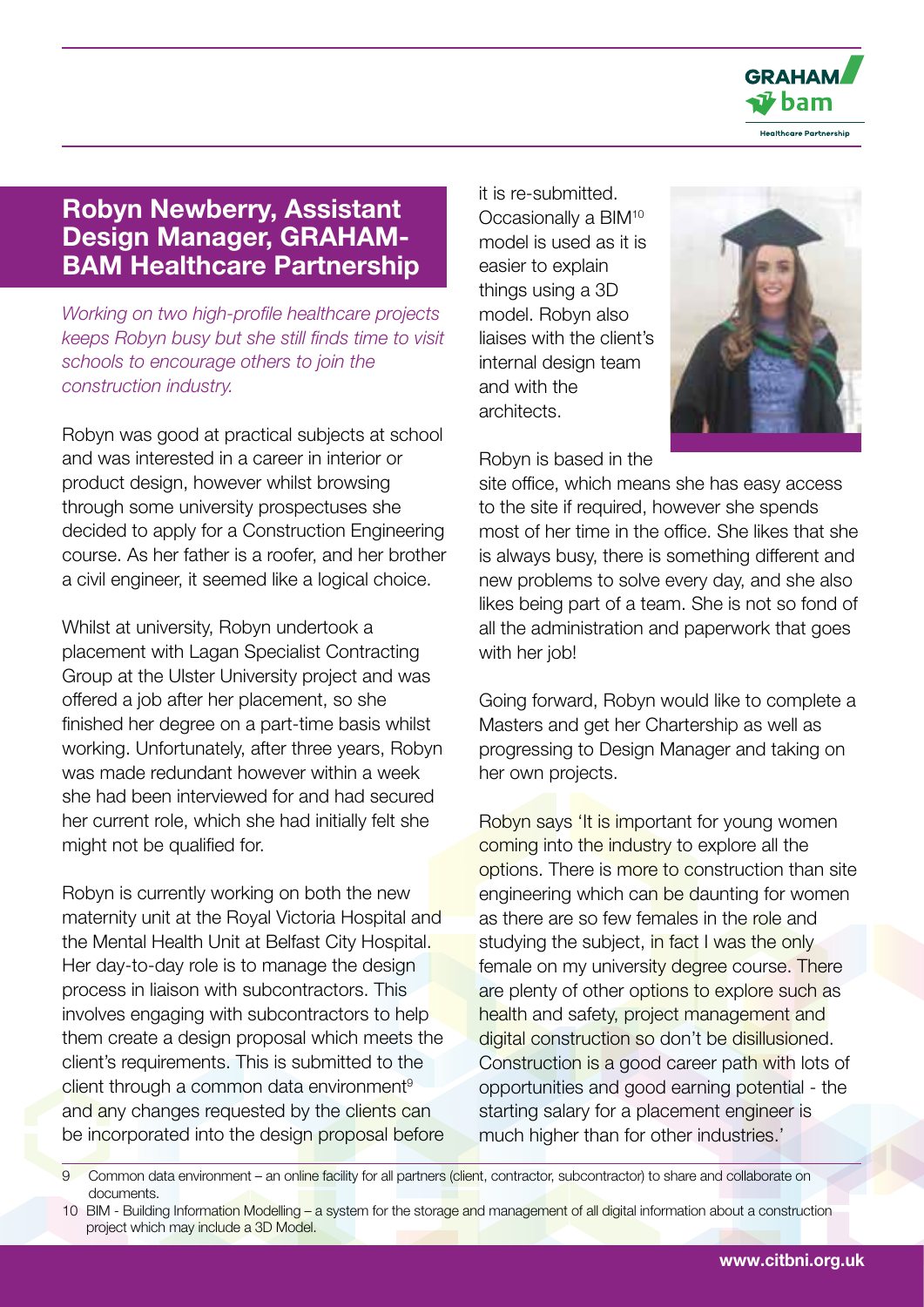# **ARUP**

### Melanie Thrush, Geoenvironmental Engineer, Arup

*Melanie Thrush became an engineer because she wanted to help people – helping to rebuild Christchurch in New Zealand following the earthquake in 2010 is just one example of how she has done that.*

With a family background in engineering, Melanie was interested in a similar career, however she didn't find much support from her school careers advisors. Determined to find out more, she organised her own work experience in an engineering consultancy, trying marine biology for a few days first. Having decided this was not for her, she spent the remainder of the work placement with the environmental engineering team building a coastal model and testing it at the QUB wave tank. With science and maths A Levels under her belt, Melanie proceeded to undertake a degree in Civil Engineering, followed by a Masters in Water Resources Management.

Due to the recession and a lack of work in Northern Ireland, Melanie joined hundreds of other construction workers and travelled to New Zealand to help with the rebuild following the Christchurch earthquake. Here she gained valuable experience moving from a graduate engineer level to an intermediate engineer level.

Melanie returned to Northern Ireland and found employment within the contaminated land team at Arup where she carved out a role for herself as a Geoenvironmental Engineer, working within a UK-wide team.



Melanie describes her job role as a bit like a detective – she has to determine from the evidence she gathers what potential contamination there is on a particular site and how to protect the environment, construction workers and future users of the development. Using the example of a contaminated landfill site that is to be redeveloped, Melanie will carry out a desk study, speak to regulatory bodies and identify gaps in the information which she will then fill in with results from ground investigations. She looks at the type of buildings which can be constructed and what potential issues there might be e.g. with settling. Once ground investigations such as the chemical analysis of water and soil have been specified and tendered for, Melanie will supervise the work on site on behalf of the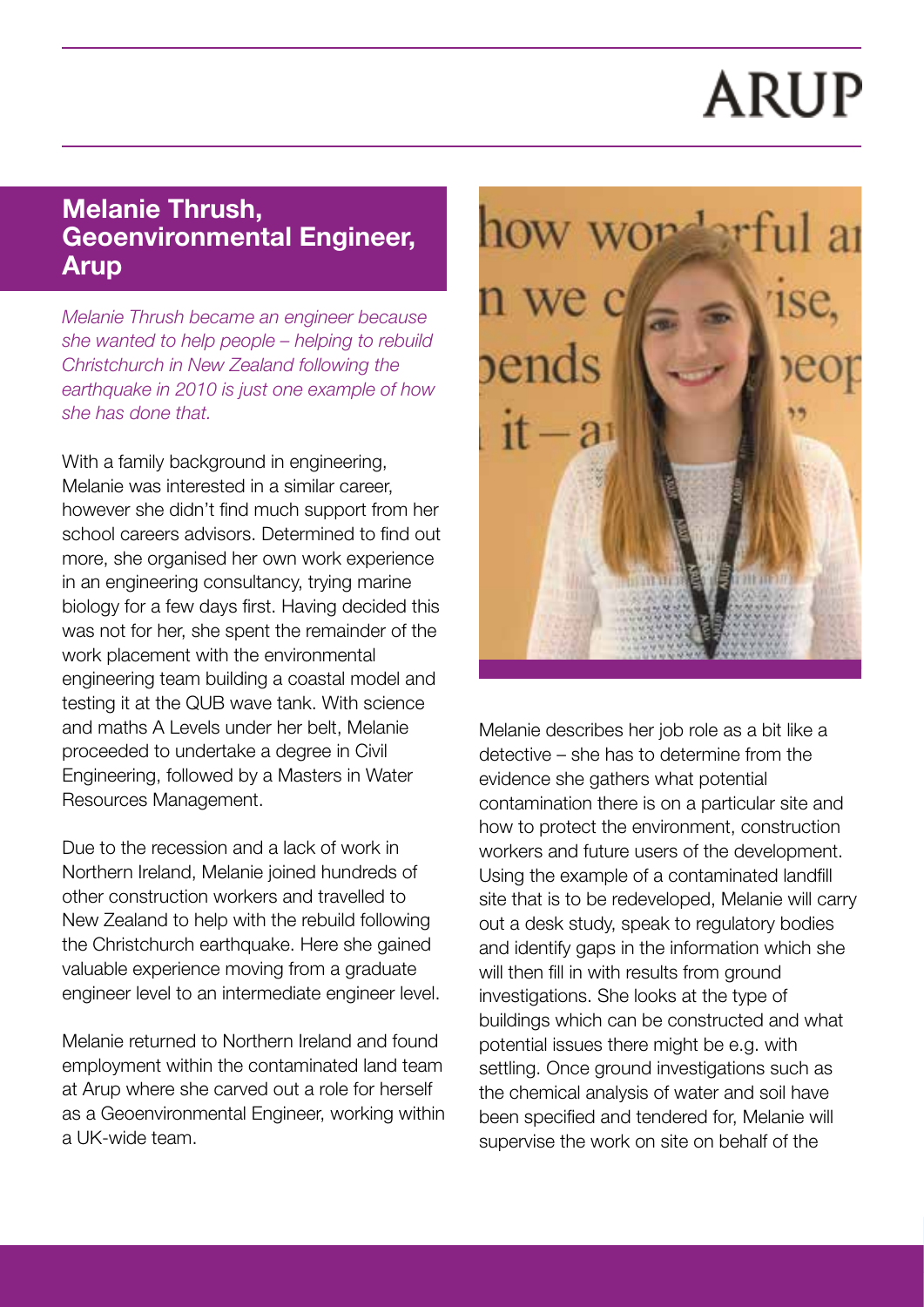# **ARUP**

wider geotechnical and structural teams. She also carries out risk assessments to identify potential risks to local water supplies, and to human health. It is important to ensure that construction and maintenance workers as well as the end users (e.g. children, pregnant women etc,) are not at risk. Finally, Melanie will develop remediation solutions and supervise the whole process.

She also develops waste materials management plans to ensure contaminated products are removed and disposed of correctly and safely.

This detective work paid off on one occasion when she identified that a family were unknowingly getting ill from eating fruit from a tree on their land. Their house had been built on land used for agricultural and industrial purposes and the fruit tree was absorbing heavy metals from the contaminated soil. Identifying the cause of the illness prevented the family from getting any sicker and potentially facing life-threatening illnesses.

Geoenvironmental engineering is a growing sector as more and more land is being redeveloped so there are lots of opportunities for young people. Melanie says that the engineering community is very friendly and that any young woman with an interest could contact any female engineer and they would be happy to provide some advice and quidance on what degree or apprenticeship to undertake and how to get into the industry. Melanie is on the Work+ Steering Committee for apprenticeships in Civil Engineering and says this is the route she would choose to follow if she was coming into the industry now as it allows you to earn while you learn.

Melanie would encourage any young woman to consider a career in engineering as employers are much more open to diversity and have much better family-friendly policies etc. She feels there is still some education to be done in terms of the perception of female engineers amongst careers advisors and parents but says that young women should do their own research into this interesting career.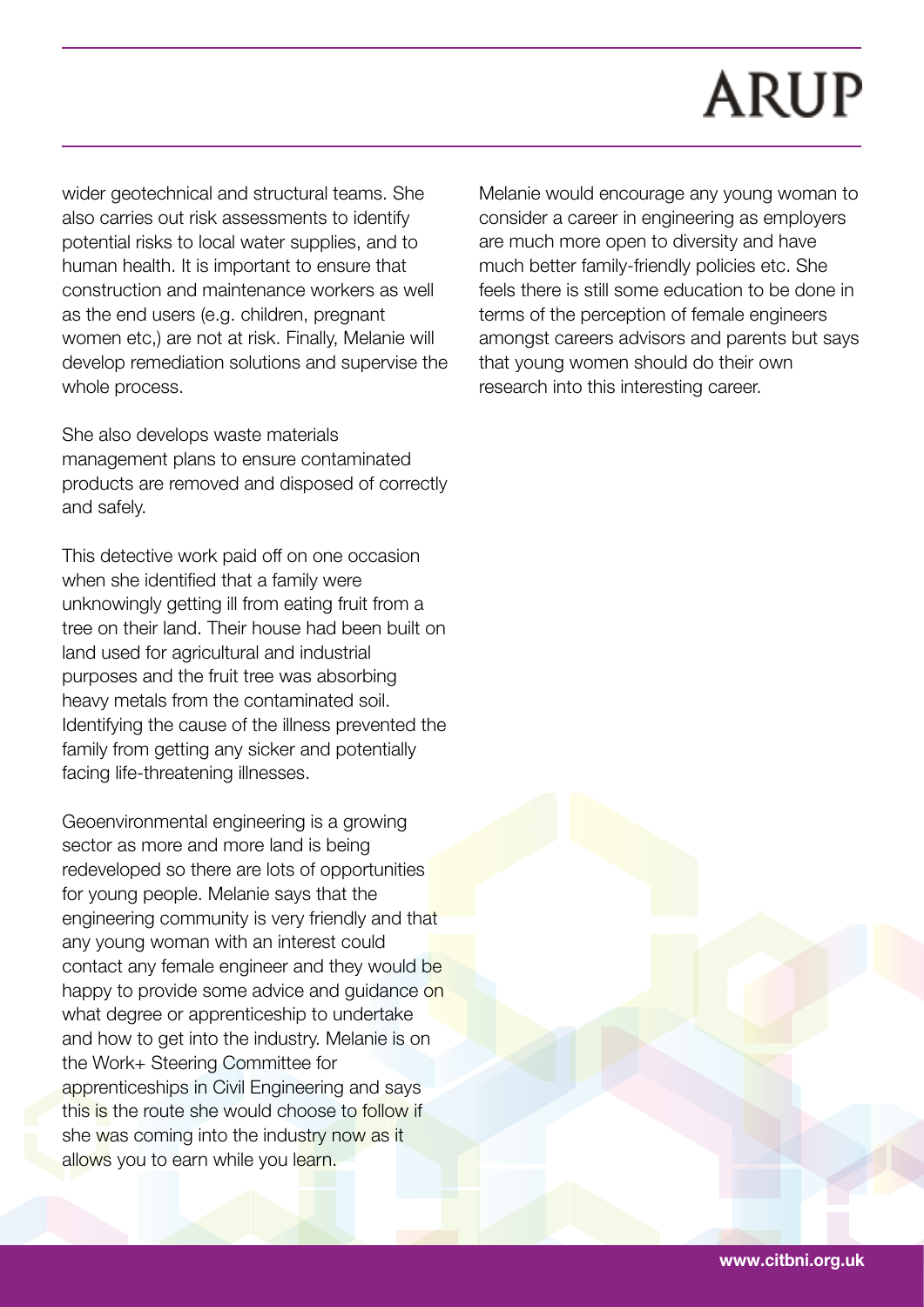

### Natalie Briggs, Placement Student, Gilbert-Ash Limited

*From teaching to a trade, Natalie's career has taken a few twists and turns but she has clear plans for her future in construction and is working towards completing further qualifications to pursue a career in the industry.*

Natalie is currently undertaking a Foundation Degree in Construction Engineering with Surveying and is on placement with Gilbert-Ash, attending college one day a week, working two days on site, and two days in an office-based role to gain as much experience as possible. On site she is helping to create a display area with balcony in W5, which involves installing steel beams, metal decking and pouring concrete. She speaks to the client daily and works with the civil engineering subcontractors. In her office role, she is working in the buying department, gaining experience in gathering quotes and arranging deliveries. During her placement she will spend time in a number of departments to get the maximum amount of exposure to different aspects of the construction industry, which will ultimately help her to decide what direction to take when she has finished her Foundation Degree. Natalie has plans to transfer to a construction degree programme and is seriously considering Surveying as an option.

So how did Natalie get into construction? After school Natalie studied Biology at university and then completed a Masters Degree in Biomedical Science before going on to complete her PGCE11. Unfortunately, due to the large numbers of teachers being trained in Northern



Ireland, Natalie was unable to find permanent work and spent five years working in short-term contracts covering other people's maternity leave before taking some time off to have two children of her own. When a note came home from her child's school advertising courses at WOMEN'STEC for unemployed women or women working less than 16 hours a week, Natalie decided to go along for a few taster sessions. As her father had been a wood machinist, Natalie decided to follow in his footsteps and train in Carpentry and Joinery, and with the help of WOMEN'STEC approached Belfast Met.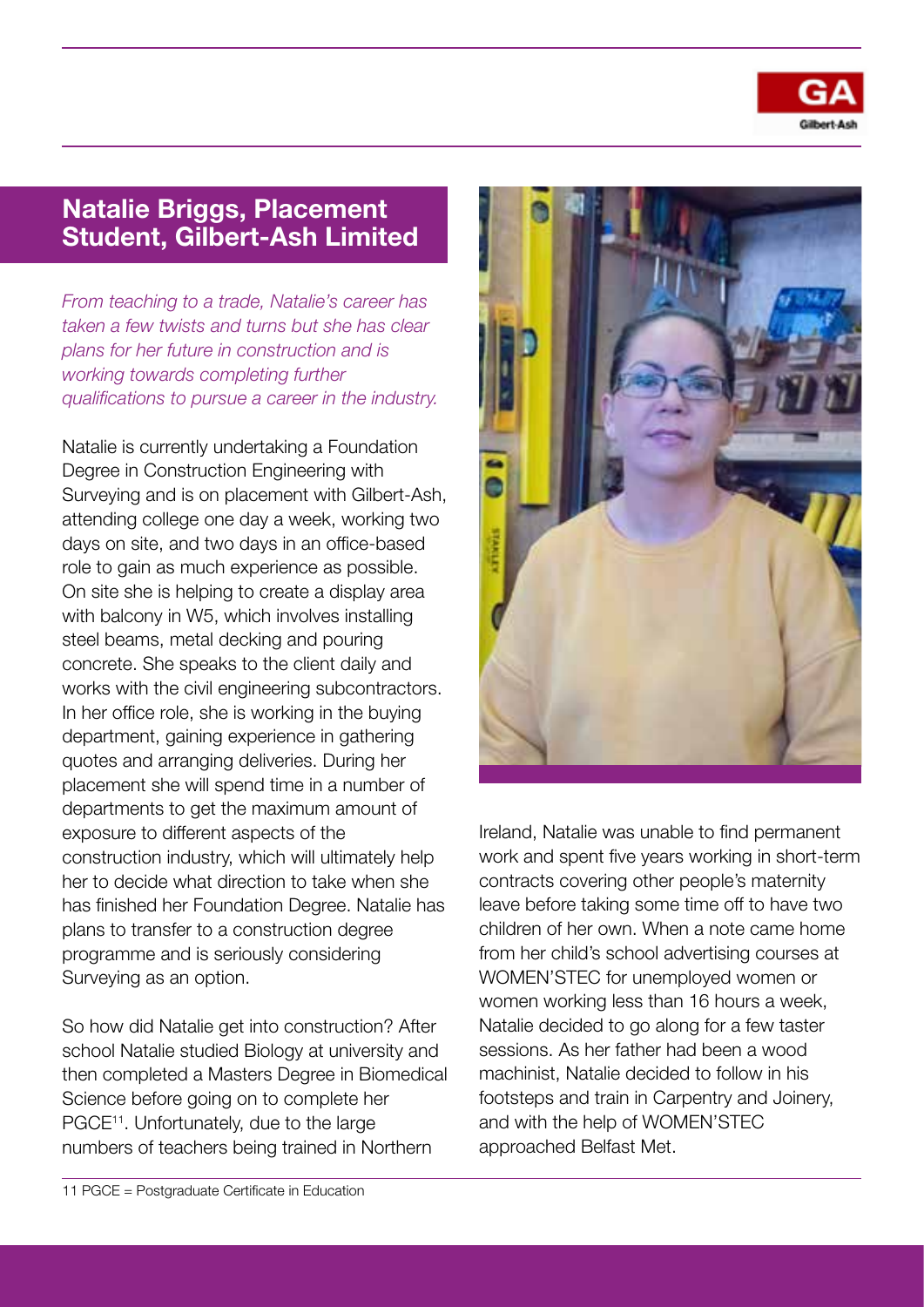

Whilst the college was dubious at first as there are so few women in trade roles, they agreed to let her commence training and as soon as the course started she fell in love with using the tools and with the construction industry. Natalie completed a City and Guilds Level 2 and then progressed quickly onto a Level 3, completing both courses in two years.

Natalie was considering working in Carpentry and Joinery and possibly helping with some teaching at WOMEN'STEC, however her tutors at BIFHE encouraged her to go on and consider being the person managing the work rather than the person doing it. Natalie took this advice and started her Foundation Degree, taking the opportunity to do her placement with Gilbert-Ash, who she had already connected with at site visits and careers events organised by WOMEN'STEC.

Natalie finds it tough on the days she works on site as she needs to manage childcare very carefully and is concerned about the fact that for most jobs in construction, she would be required to work away from home for at least a few days a week. However, these challenges are not unsurmountable, and Natalie is keen to continue with this career path, stating that construction jobs are well-paid, and this will ultimately help her to provide for her children.

Her advice to young women is to consider the fact that a lot of opportunities in construction require travel and this may impact on family life. Unfortunately, the current situation with the NI Government means that there are less opportunities at home, but this may change in the future. Construction companies are also very keen to invest in their staff and there are

good benefits. Women with families may want to consider more office-based roles in the commercial side of construction as these are still well-paid career options.

Natalie is keen to see what the future holds and looks forward to a well-paid career in a role she loves.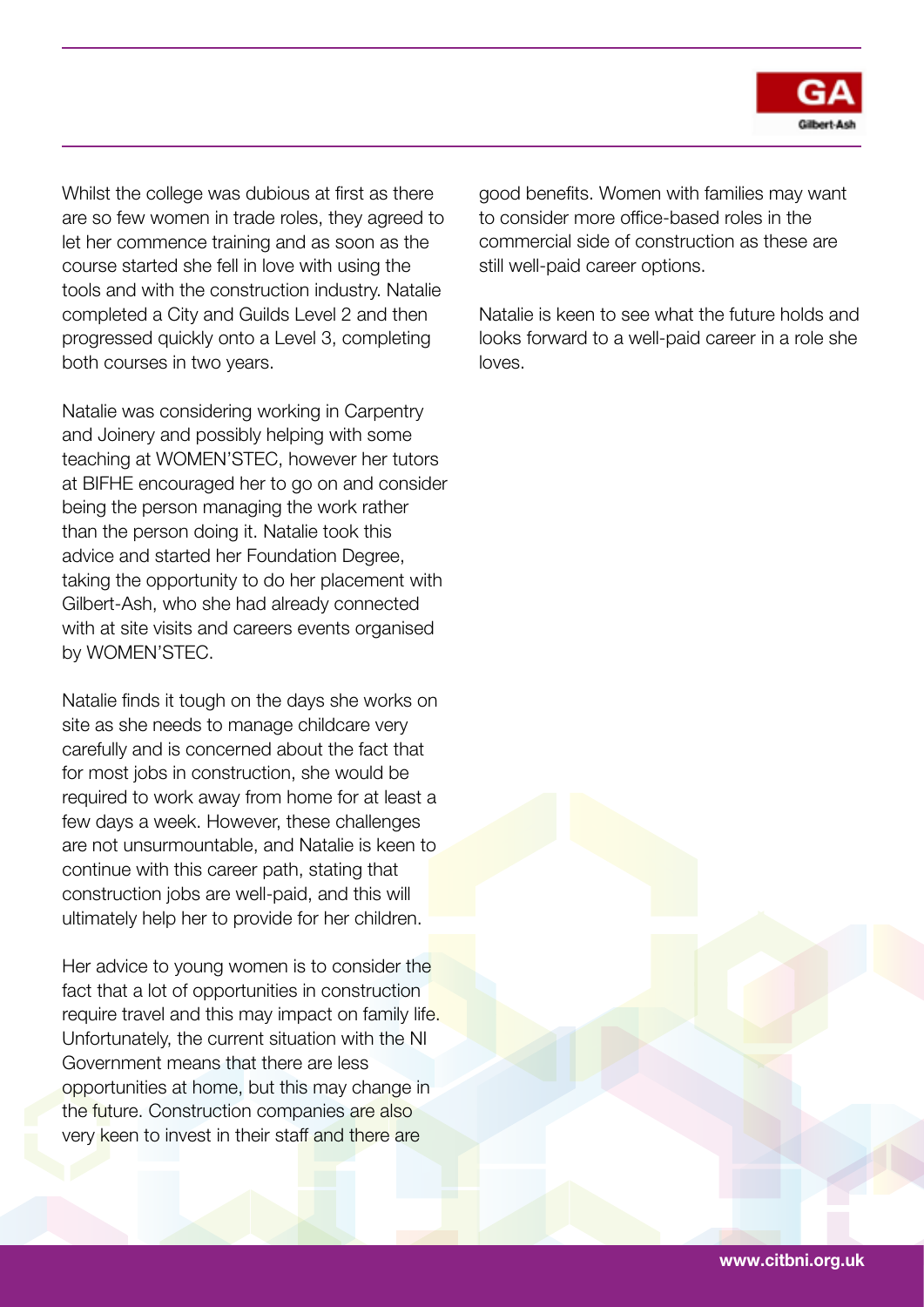## CITB NI's Women in Construction Network

The CITB NI Women in Construction Network for Northern Ireland runs a number of events each year for its members to meet up, share their experiences and support each other. Many of the events are site visits – in the past members have visited major roadworks, a gasification plant, a waste water treatment plant, a hotel, and a bus maintenance facility. Occasionally the Network runs a seminar featuring speakers on a range of business and construction-related topics.

CITB NI Chief Executive, Barry Neilson, says, 'It is important that the construction industry in Northern Ireland has a wider pool of talent from which to recruit and that it recognises the benefits a diverse workforce can bring. There are already many successful women working in the construction sector in a variety of capacities, and they are excellent role models for our future recruits. In fact, our Board has a high proportion of female representation, highlighting the fact that women are making inroads into this male dominated industry and that they are seen as equal and valued members of the industry at all levels.'

CITB NI also runs events for schools to encourage young women to consider a career in the construction industry and members of the Network are able to volunteer at these events and share information on how to get into the industry, what their job roles involve and encourage and inspire the young people. With a wide mix of members from all parts of the industry including civil and structural engineers, health and safety officers, business development and human resource managers, a wide range of careers can be demonstrated at these events.

The Network has a dedicated webpage on the CITB NI website which is updated monthly with events of relevance to women working in the industry and it also features news items of interest to the members or featuring women working in the industry.

If you would like to become a member of the Network, e-mail your contact details to karen.hunter@citbni.org.uk. Membership is free and is open to all women working in the NI construction industry in all roles.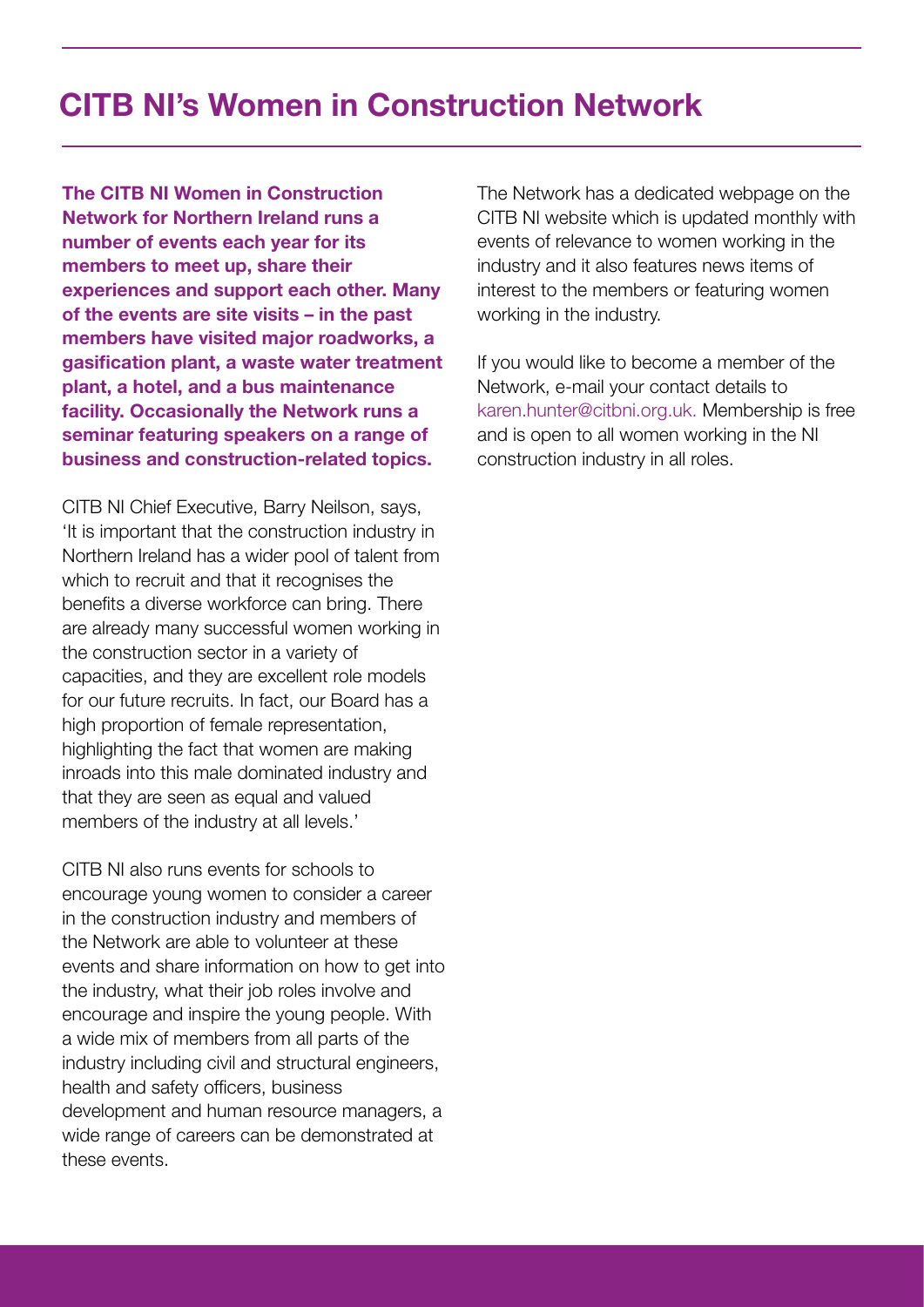## Women In Construction Events



**Site visit to Connswater Community Greenway** 





Site visit to AC Hotel by Marriott Belfast



www.citbni.org.uk